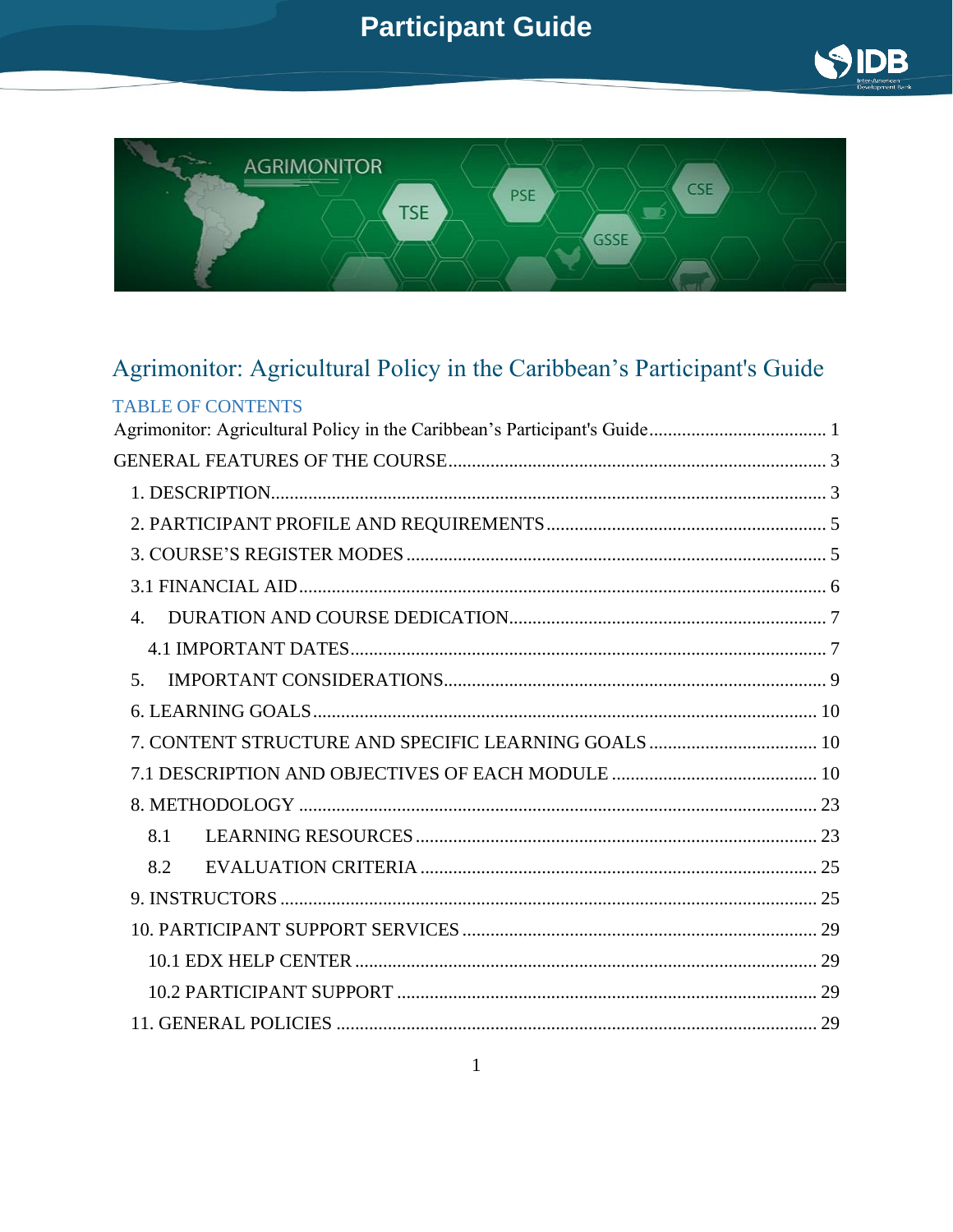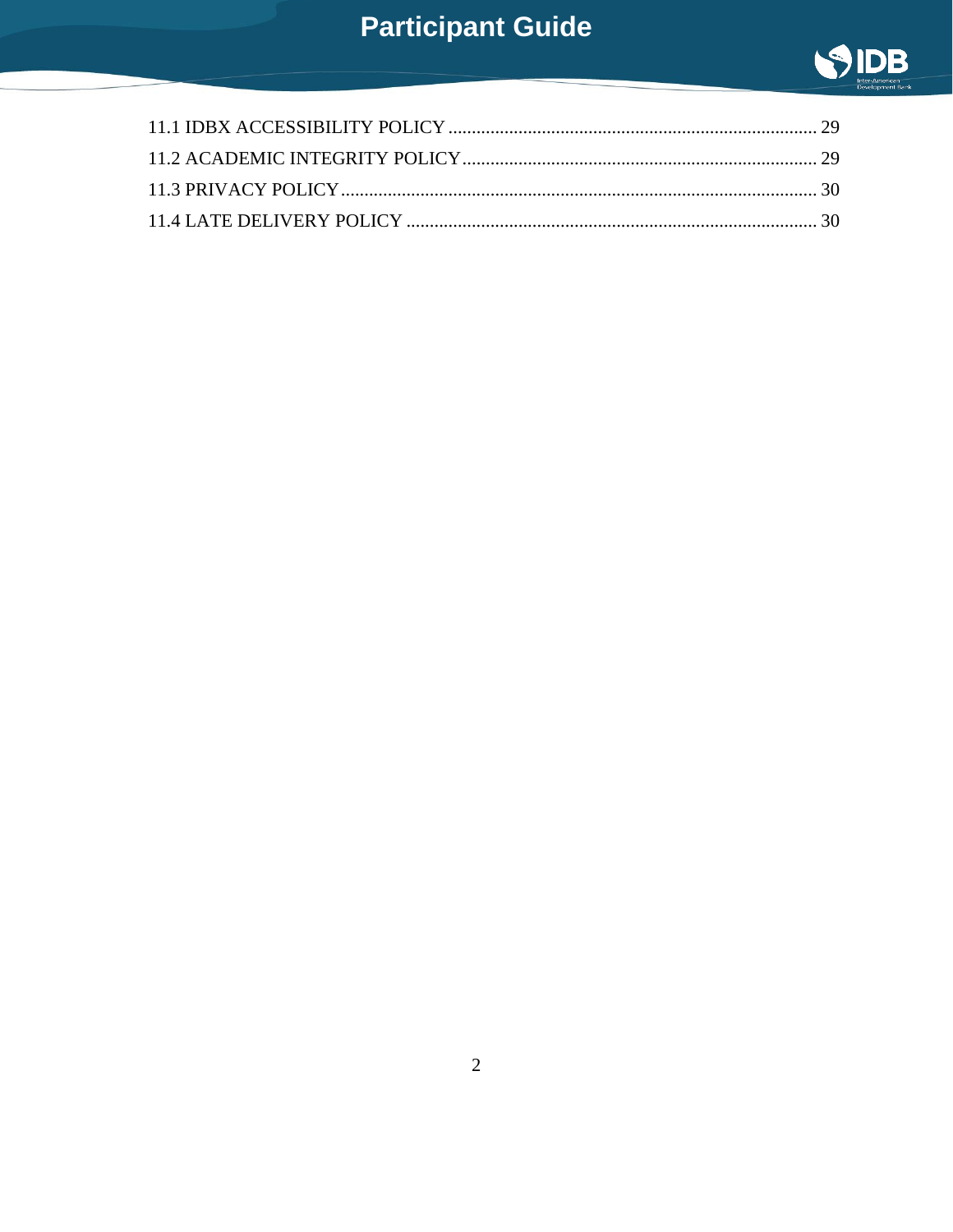

### <span id="page-2-0"></span>GENERAL FEATURES OF THE COURSE

#### <span id="page-2-1"></span>1. DESCRIPTION

Welcome to the course AGRIMONITOR: Agricultural Policy in the Caribbean, offered by the Inter-American Development Bank (IDB) through the edX platform.

The Inter-American Development Bank (IDB or the Bank) developed the AGRIMONITOR platform, which gathers Producer Support Estimate (PSE) methodology indicators for Latin American and Caribbean countries and makes them available throughout the region. The methodology was originally created by the Organization for Economic Co-operation and Development (OECD) to monitor several agricultural policies implemented by different countries.

PSE indicators and their applications reflect the interaction among agricultural public policies, farmers, consumers, and taxpayers in the economy, in order to measure the incentives or transfers (or support) provided to the agricultural sector and evaluate their impact on other stakeholders and other factors, such as food security and climate change.

Using AGRIMONITOR you will be able to study agricultural policies in the region, as well as compare indicators in different countries and analyze what type of policy has been given priority over others.

The contents of the course have been prepared by a group of Inter-American Development Bank experts, based on the Bank's experience in the sector through its work on policies and projects over the past 50 years. Contents have been developed especially for this Massive Open Online Course (MOOC).

The course also includes practical examples described by experts from the Bank and other organizations, such as FAO and the OECD, which will help you understand agricultural policies' key tools and concepts.

The course AGRIMONITOR: Agricultural Policy in the Caribbean consists of 5 content modules. The modules will sequentially present the following content: what are agricultural policies, kinds of agricultural policies, and the relationship among these policies and national and international economies (module 1); what is the Producer Support Estimate (PSE) methodology, and how it helps us analyze public support to a country's agricultural sector (module 2); what is the relationships among agricultural and trade policies, what is the importance of trade agreements and how they affect agriculture and how agricultural policies influence the competitiveness of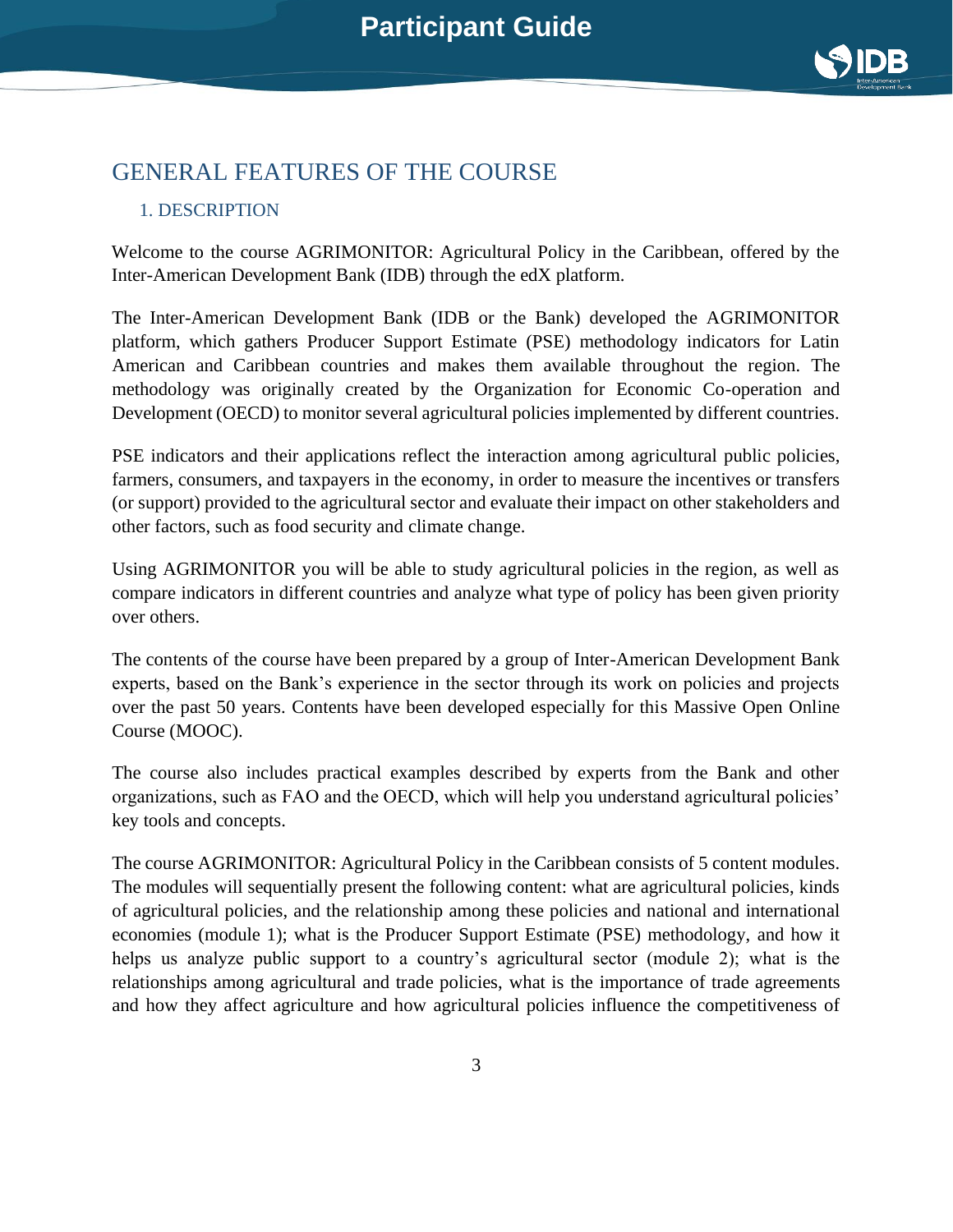

certain products in the international market (module 3); what food security is and what is its relationship with agricultural policies (module

4); how agriculture and climate change are closely related, and what role agricultural policies play or can play in reducing emissions (module 5).

Keep in mind that the modules are composed of instructional videos, readings, exercises, activities and evaluated questionnaires. During the modules you will also have to carry out exercises with the IDB AGRIMONITOR database. There you will find data and graphs on the

indicators of the methodology for Latin America and the Caribbean. In addition to the 5 content modules, you will find an introduction and closing module.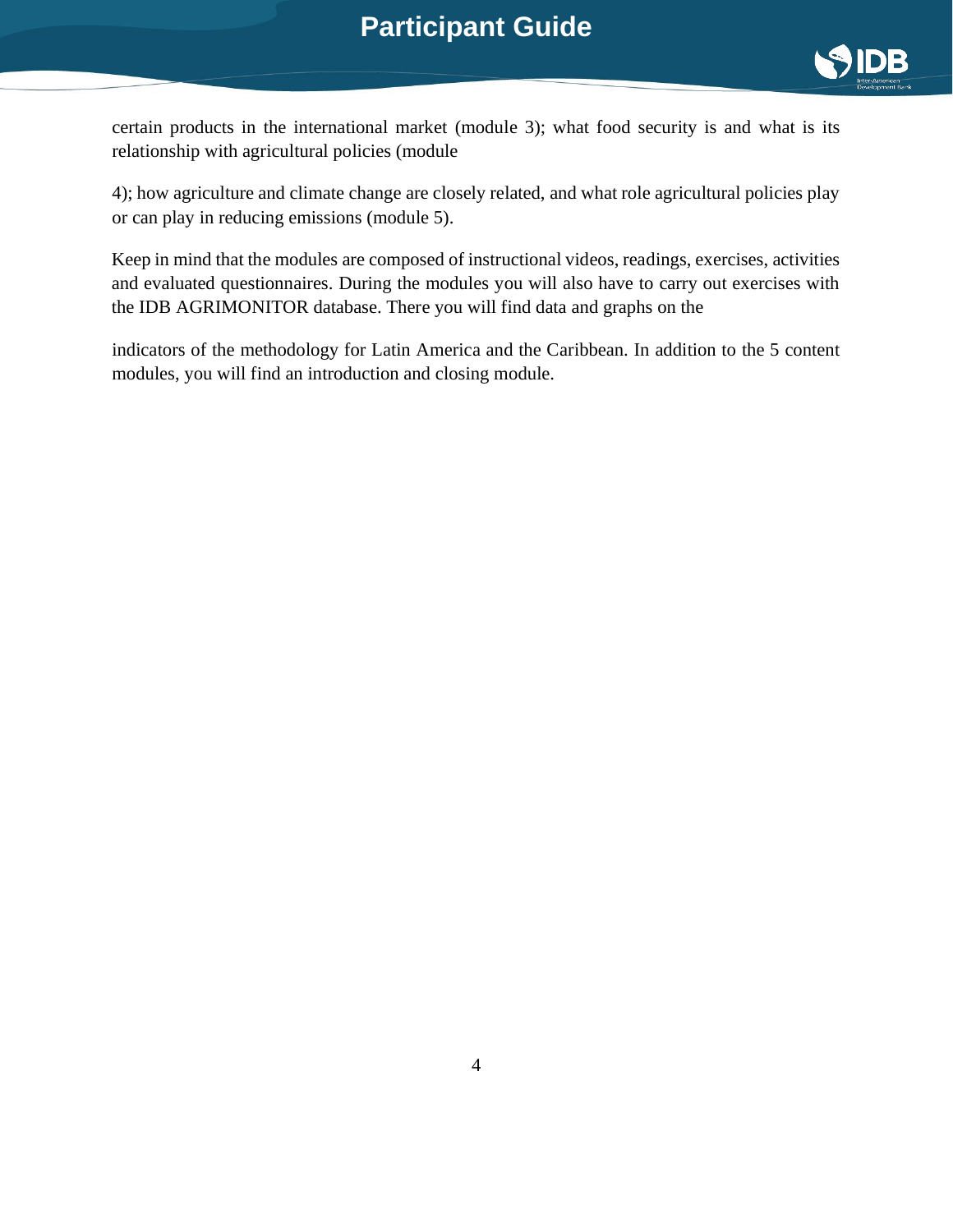

#### <span id="page-4-0"></span>2. PARTICIPANT PROFILE AND REQUIREMENTS

The course "AGRIMONITOR: Agricultural Policy in the Caribbean" is aimed at:

- Public officials of Latin America and the Caribbean at national, regional and municipal levels.
- Private sector and civil society organizations in Latin America and the Caribbean.
- Citizens of Latin America and the Caribbean interested in agricultural policy, food security and climate change.

The access to the course non-evaluated material is free for all students, for a limited time. To participate in the course, it is required:

- Computer with Internet access. We also recommend having the updated versions of one of the following browsers: Chrome, Firefox, Safari or Edge.
- It is also possible to access the course through your mobile device, downloading the edX application from Google Play or Apple Store.

#### <span id="page-4-1"></span>3. COURSE'S REGISTER MODES

Remember that you can take the course under one of the following modalities:

- Audit track: Having limited and free access to the course material. With this option you will not get a verified certification at the end of the course, and you will not have access to the graded assessment questionnaires.
- Verified Certificate: in this option you can obtain an official certificate issued by the IDB and edX that you can share on your CV and on LinkedIn.

Throughout the course, you will be informed when your access expires. Take the opportunity to review or download the materials of your interest before that day. Remember to check the customized schedule in this [link.](https://learning.edx.org/course/course-v1:IDBx+IDB13.1x+3T2021/dates)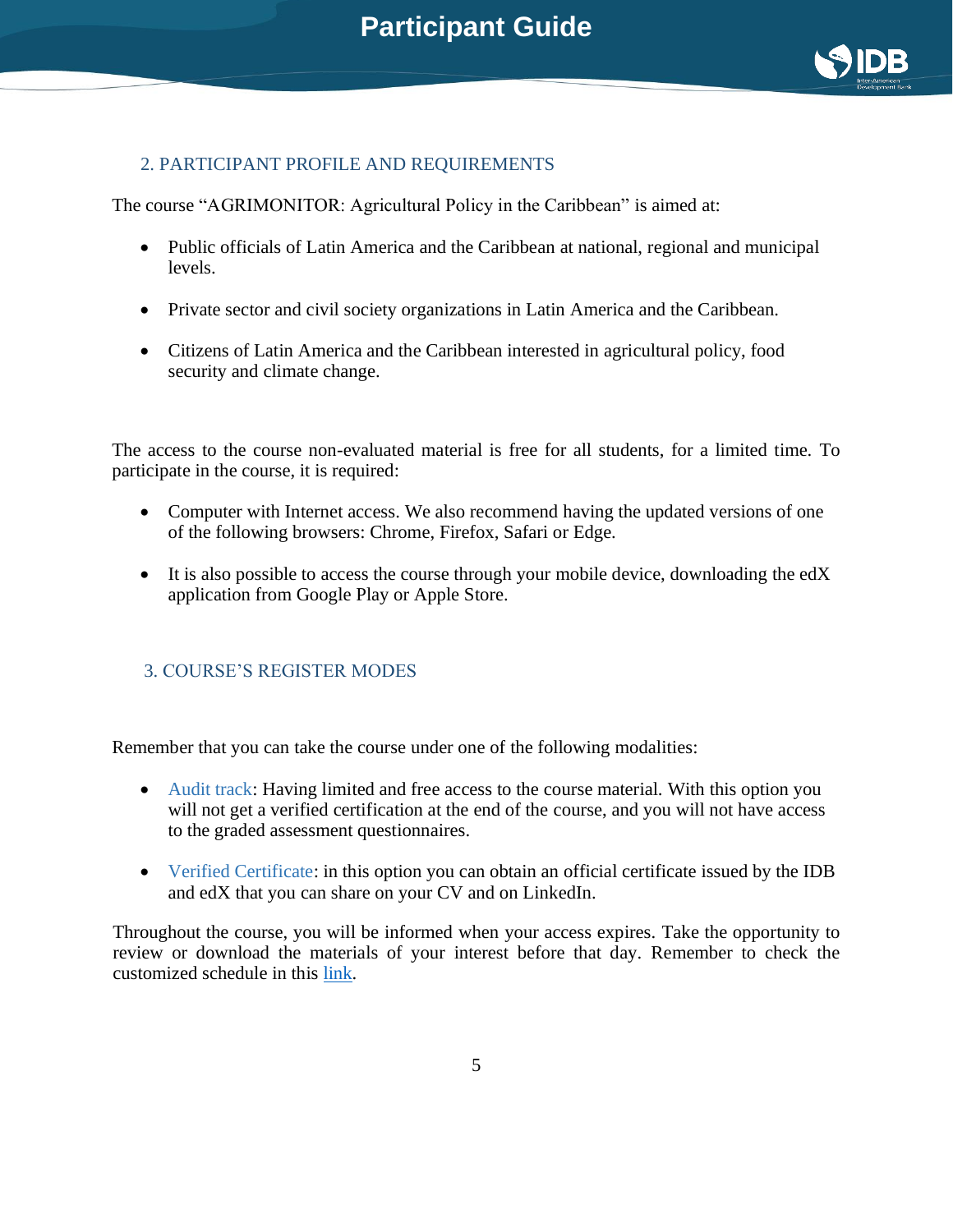

To obtain the verified certificate of the course, you must meet three conditions:

- 1. Pass the course, obtaining at least 65% of the total points.
- 2. Pay \$ 25 dollars, which is the minimum cost of issuing certificates that edX establishes
- 3. Complete identity verification in edX undergo identity [verification in edX.](https://www.edx.org/edx-terms-service?awc=6798_1529442620_0774f59a38cffa6de0fc69dc83994cc6&source=aw&utm_content=text-link&utm_medium=affiliate_partner&utm_source=aw&utm_term=143466_YieldKit+GmbH+-+Content)

If you wish to obtain the certificate of the course, you must opt for the verified certificate mode.

Also, if you registered yourself as an audit track without a certificate and decide to obtain it, you can change the modality by making the respective payment. Review the dates and complete the graded assignments required to earn the certificate. EdX has [financial assistance](https://www.edx.org/edx-terms-service) for students who need it. If you opt for this alternative, you can download [the tutorial with the steps to obtain the](https://www.edx.org/edx-terms-service)  [verified certificate.](https://www.edx.org/edx-terms-service)

#### <span id="page-5-0"></span>3.1 FINANCIAL AID

- 1. IDBx program help: If you complete 80% of the course and meet certain requirements related to the specific training needs or access to resources of certain IDB audiences, you will be able to obtain your IDBx scholarship to achieve your verified certificate and digital badge.
- 2. edX aid: EdX has [financial assistance](https://courses.edx.org/financial-assistance/) for students who need it. If you opt for this alternative, you can download the tutorial with the steps to obtain the verified certificate.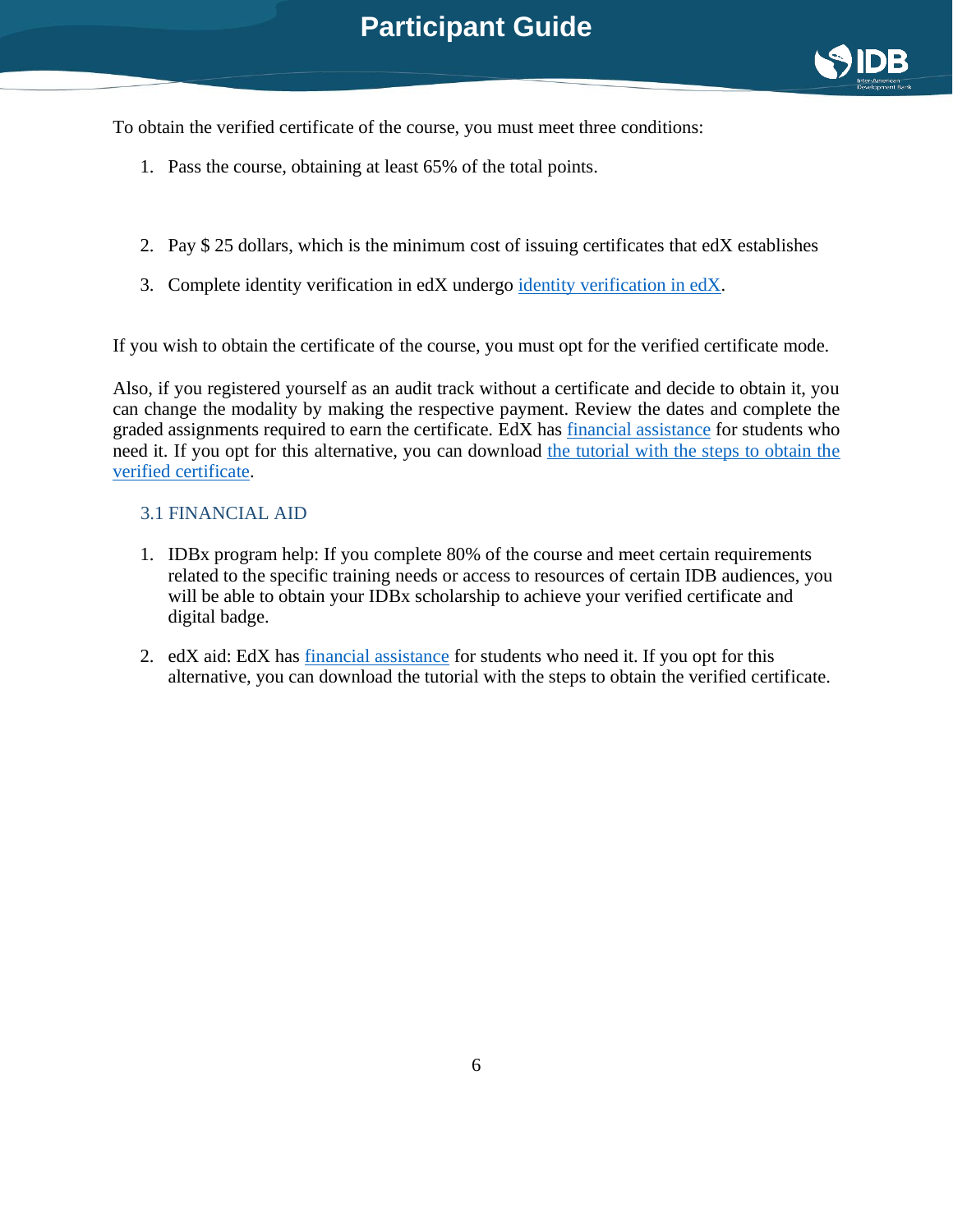

#### <span id="page-6-0"></span>4. DURATION AND COURSE DEDICATION

The duration of the course is 5 weeks, and it will be open from September 10, 2021, to December 3, 2021, until 11:59 PM, Washington D.C. time

We estimate that you should dedicate around 6-8 hours per content module to the course to complete all activities.

In each module you must meet specific objectives that will help you to successfully carry out this task. In the unit [How does the course work?](https://learning.edx.org/course/course-v1:IDBx+IDB13.1x+3T2021/block-v1:IDBx+IDB13.1x+3T2021+type@sequential+block@2575ddba6fe142c2882b18eb14308d61/block-v1:IDBx+IDB13.1x+3T2021+type@vertical+block@0291882b922d45538dcf32ae73030179) you will find the list of specific objectives per module. You will also find the specific objectives at the beginning of each module.

Remember that, if you chose to take the course in its assistant mode, you will have free access to course material such as videos, readings, forums, additional resources and unqualified practical exercises. However, you will not have access to the graded evaluation questionnaires. For more information, visit the unit [How does the course work?](https://learning.edx.org/course/course-v1:IDBx+IDB13.1x+3T2021/block-v1:IDBx+IDB13.1x+3T2021+type@sequential+block@2575ddba6fe142c2882b18eb14308d61/block-v1:IDBx+IDB13.1x+3T2021+type@vertical+block@0291882b922d45538dcf32ae73030179)

We recommend that you consider the release dates of each module:

| Module 1 | September 10 |
|----------|--------------|
| Module 2 | September 17 |
| Module 3 | September 24 |
| Module 4 | October 1    |
| Module 5 | October 8    |

#### <span id="page-6-1"></span>4.1 IMPORTANT DATES

The most important dates you should keep in mind are the following

- September 10, 2021: course becomes available
- November 24, 2021: deadline to apply for the verified certificate
- December 3, 2021: end of the available period and the course becomes archived.

Remember to check the personalized schedule in the [first page](https://learning.edx.org/course/course-v1:IDBx+IDB13.1x+3T2021/dates) of the course or the right or in the [¨dates¨](https://learning.edx.org/course/course-v1:IDBx+IDB13.1x+3T2021/dates) tab.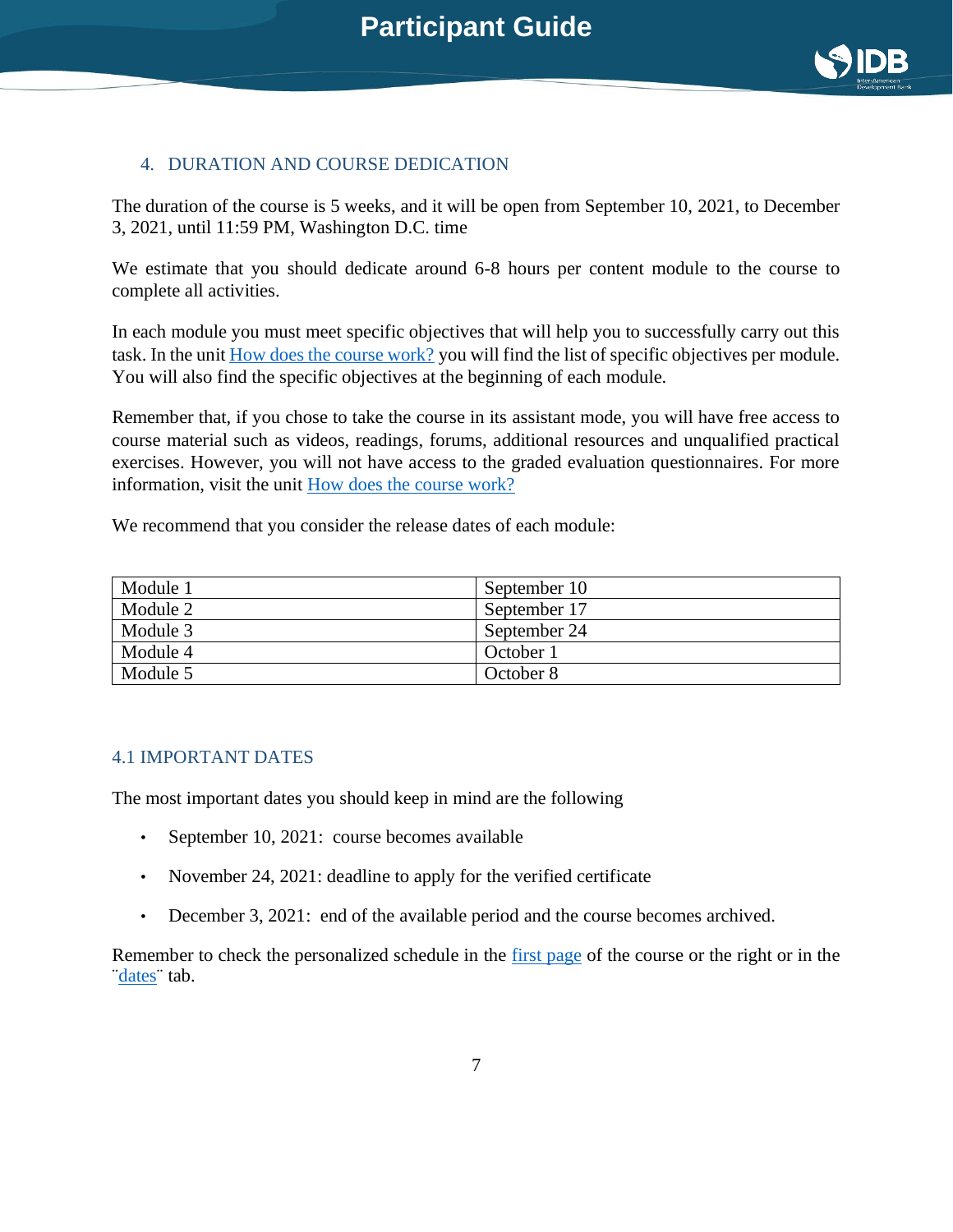

### Fri, Sep 10, 2021

#### **Course starts**

#### Fri, Oct 15, 2021

#### **Audit Access Expires**

You lose all access to this course, including your progress.

#### Wed, Nov 24, 2021

#### **Verification Upgrade Deadline**

You are still eligible to upgrade to a Verified Certificate! Pursue it to highlight the knowledge and skills you gain in this course.

| Fri, Dec 3, 2021                                 |                        |
|--------------------------------------------------|------------------------|
| Cuestionario: Questionnaire 1.1 due 11:00 PM EST | <b>A</b> Verified only |
| Cuestionario: Questionnaire1.2 due 11:00 PM EST  | <b>A</b> Verified only |
| Cuestionario: Questionnaire 2.1 due 11:00 PM EST | <b>A</b> Verified only |
| Cuestionario: Questionnaire 2.2 due 11:00 PM EST | A Verified only        |
| Cuestionario: Questionnaire 3.1 due 11:00 PM EST | <b>A</b> Verified only |
| Cuestionario: Questionnaire 3.2 due 11:00 PM EST | <b>A</b> Verified only |
| Cuestionario: Questionnaire 4.1 due 11:00 PM EST | <b>A</b> Verified only |
| Cuestionario: Questionnaire 4.2 due 11:00 PM EST | <b>A</b> Verified only |
| Cuestionario: Questionnaire 5.1 due 11:00 PM EST | <b>A</b> Verified only |
| Cuestionario: Questionnaire 5.2 due 11:00 PM EST | <b>A</b> Verified only |
| Course ends                                      |                        |

After the course ends, the course content will be archived and no longer active.

In the dates tab you will find a suggested schedule according to the modality you have chosen and the date on which you have registered.



### **Data for Effective Policy Making**

If you are enrolled in the verified certificate track, the edX platform will show you in this space a suggested schedule, these are customized dates to help you plan and control the pace of your studies.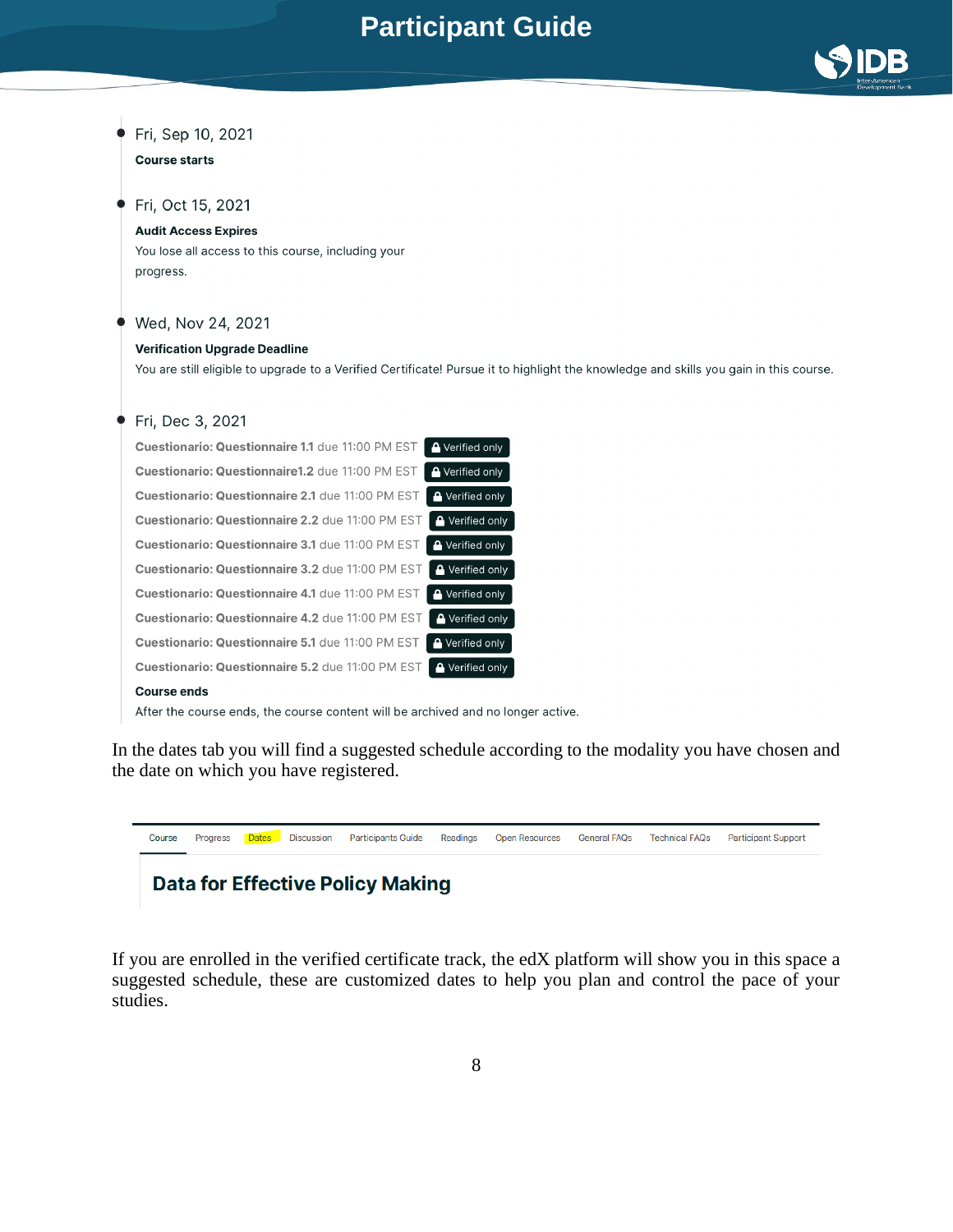

If you can't send a quiz, notice that an assignment is overdue, or read a message that you haven't met the suggested deadline, don't worry as you can change the suggested dates at any time until the course closes (**December 3, 2021**).

You can change the due dates by clicking on the button "Shift due dates" to update the calendar. This process will not affect the progress you have made in the course so far.



Keep in mind that this button will not be activated when the suggested date has not expired, also it will not be possible to change the expiration date of any open response evaluation and the end of course date is not modifiable.

#### <span id="page-8-0"></span>5. IMPORTANT CONSIDERATIONS

To complete this course, you will need:

- A computer with Internet access. We also recommend having updated versions of one of the following browsers: Chrome, Firefox, Safari or Internet Explorer (version 9 onwards).
- <span id="page-8-1"></span>• You can also access the course through your mobile device or tablet, downloading the edX application from Google Play or Apple Store.

If this is your first edX course, we recommend that you start by viewing the  $\frac{demo}{} \text{course}^1$  before you start, to learn how to navigate the platform. If you are already familiar with edX, you can review the first section of the course, "Start here", where you will find all the information you need to successfully complete this MOOC.

This MOOC does not have tutors. Therefore, the forums will not be moderated by the course team. However, we will be monitoring and intervening to highlight contributions and take action if that is not consistent with the participation criteria in the forum[s.](https://courses.edx.org/financial-assistance/)

 $1$  Until December 2020, the demo course is only available in English with Spanish subtitles.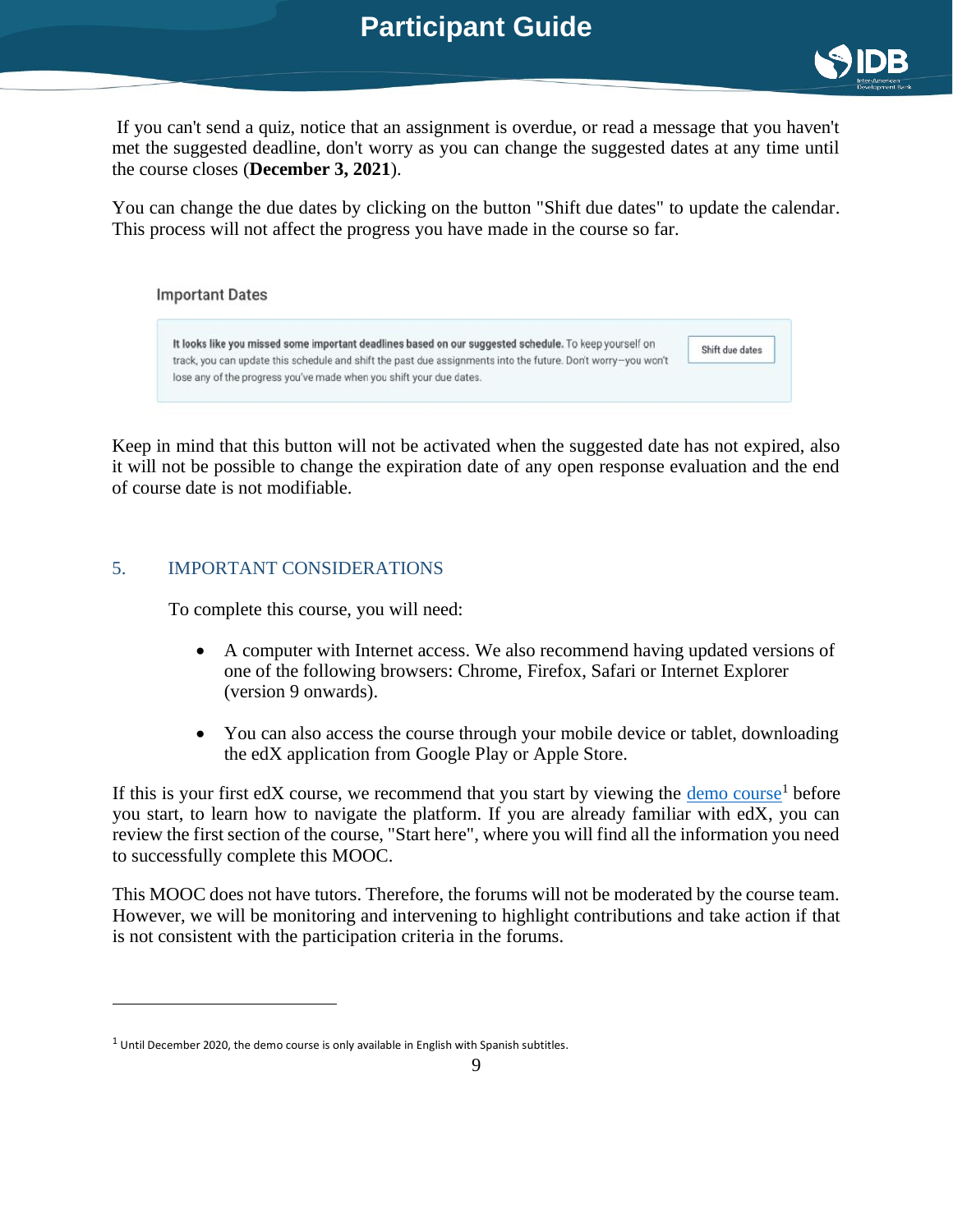

#### 6. LEARNING GOALS

The duration of the course is 5 weeks, and it will be open from September 10, 2021, to December 3, 2021, until 11:59 PM, Washington D.C. time

We estimate that you should dedicate around 6-8 hours per content module to the course to complete all activities.

In each module you must meet specific objectives that will help you to successfully carry out this task. In the unit How does the course work? You will find the list of specific objectives at the end of the course you will be able to:

- Identify the importance of agricultural policy and its influence on the economy.
- Use the Producer Support Estimate (PSE) Methodology, EAP and the AGRIMONITOR platform to compare the agricultural policies used in the region.
- Compare commercial policies and competitiveness strategies, using AGRIMONITOR.
- Identify the relationships between agricultural policies and food security.
- Identify the relationships between agricultural policies and climate change.

To achieve each general objective, in each module you will have to fulfill specific objectives.

#### <span id="page-9-0"></span>7. CONTENT STRUCTURE AND SPECIFIC LEARNING GOALS

The course content is structured in 5 content modules plus an introductory module and a closing module, which pursue specific objectives aligned with the general objectives that you have just seen. Below, you will see the objectives of each module, the learning resources they contain, the indication in parentheses of the objective to which they refer, their time of dedication and the weighting of the graded activities:

#### <span id="page-9-1"></span>7.1 DESCRIPTION AND OBJECTIVES OF EACH MODULE

The first resource of each module consists of a page that contains the description, learning objectives, activities and evaluations that will be carried out in it. We recommend that you carefully review this initial page so that you are aware of the activities that you must carry out to complete the module successfully and the approximate time that you will have to dedicate to it.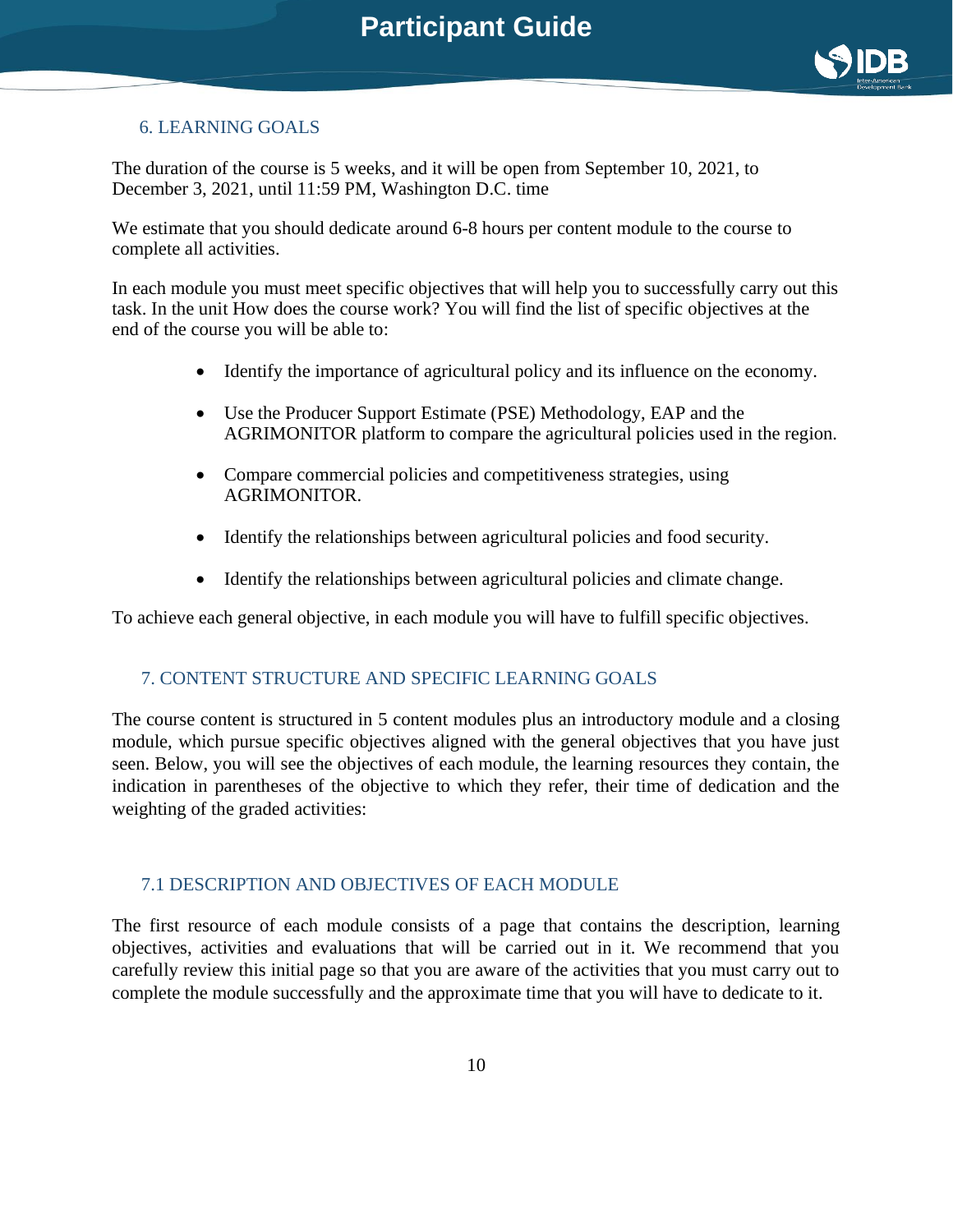

#### MODULE START HERE

#### Learning Objectives

- Become familiar with the edX platform and identify how to access learning resources.
- Identify the rules of participation and the guidance and help resources contained in the course.
- Identify the evaluations of each module and distinguish the types of questions that you will find in the questionnaires.
- Identify the general objective of the course and the tasks that must be carried out to pass it.

| Unit           | General Description of the activities Activity Type      |              | % Final Grade. |  |
|----------------|----------------------------------------------------------|--------------|----------------|--|
|                |                                                          |              |                |  |
| 0.1<br>Welcome | to <sub>0.1.1</sub> Welcome to the course                | Reading      | N/A            |  |
| the course     | 0.1.2 Meet your instructors and                          |              |                |  |
|                | course team.                                             | Reading      | N/A            |  |
|                |                                                          |              |                |  |
|                | $0.1.3$ – Contest: Research with                         |              |                |  |
|                | <b>AGRIMONITOR</b>                                       | Reading      | N/A            |  |
|                | $0.2$ How the course $0.2.1$ How to navigate this course | Reading      | N/A            |  |
| works          | 0.2.2 How does the course work?                          | Reading      | N/A            |  |
|                | 0.2.3 How will I be evaluated?                           | Reading      | N/A            |  |
|                | 0.3 Tell us about 0.3.1 Introduce yourself to your Word  | cloud<br>and |                |  |
| yourself       | classmates                                               | Forum        | N/A            |  |
|                | 0.3.2 Tell us about yourself                             | Poll         | N/A            |  |

#### MODULE 1: What are Agricultural Policies?

#### Learning Objectives

A. Describe the types of agricultural support policies and their instruments.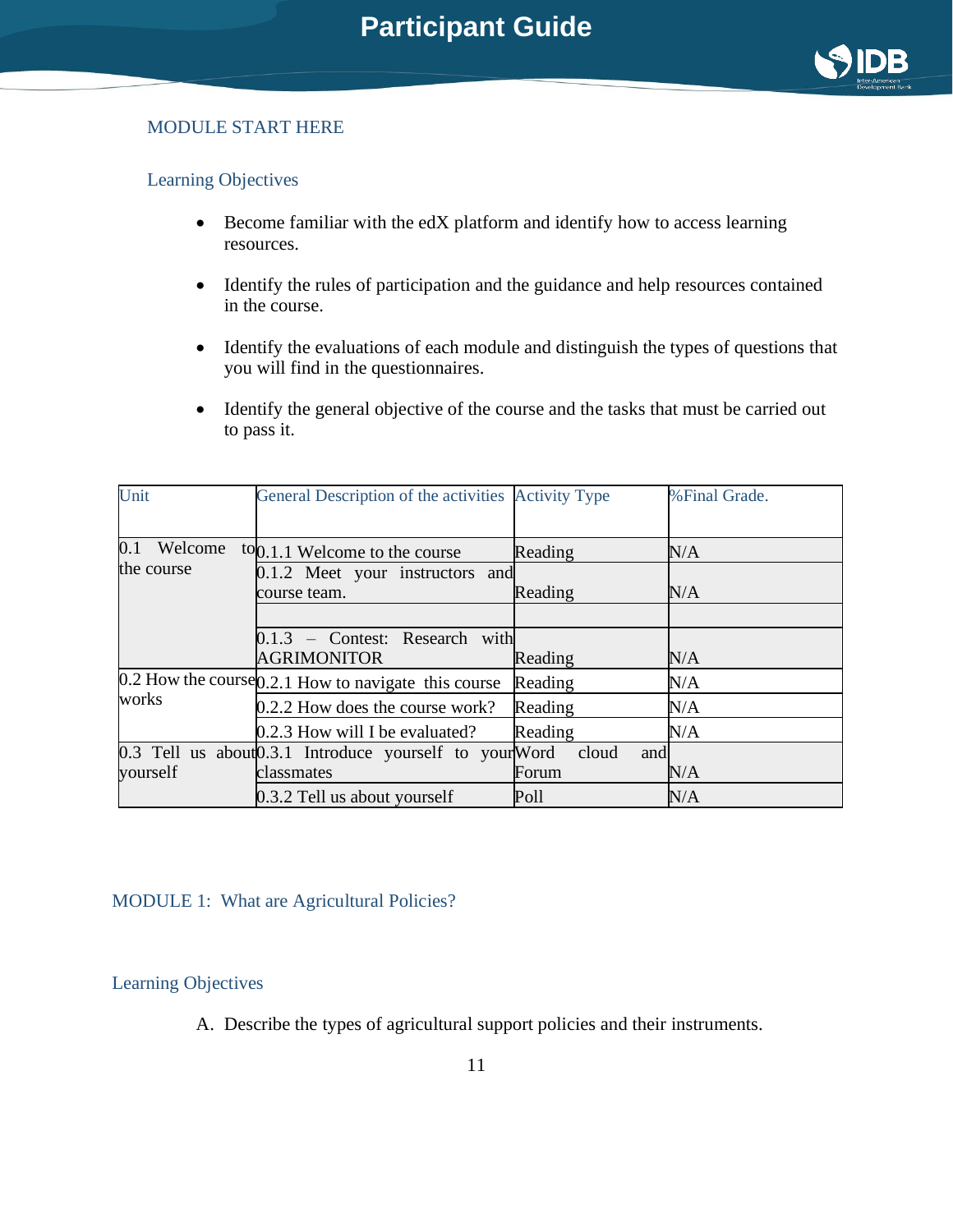

B. Identify the influence of agricultural policy on the performance of the agricultural sector and the economy.

In the following table you will see the learning resources of the module:

| Unit                                                                            | Learning<br>Objective | General Description of Each<br>Activity                                           | Activity<br><b>Type</b> | %Final<br>Grade |
|---------------------------------------------------------------------------------|-----------------------|-----------------------------------------------------------------------------------|-------------------------|-----------------|
|                                                                                 | N/A                   | Reading: Introduction to week 1                                                   | Text<br>on<br>screen    |                 |
| Introduction of<br>the Week                                                     | N/A                   | <b>Introductory Video</b>                                                         | Video                   |                 |
|                                                                                 | N/A                   | What is Agrimonitor?                                                              | Video                   |                 |
|                                                                                 | $\mathbf{A}$          | Why<br>do<br>governments<br>get<br>involved<br>Agricultural<br>in<br>Production?  | Video                   |                 |
| <b>Types</b><br>of<br>Agricultural<br>Support<br>Policies<br>and<br>their Tools | A                     | Agricultural production in the<br>context of Covid-19                             | Reading                 |                 |
|                                                                                 | A                     | What are Farm Policies?                                                           | Reading                 |                 |
|                                                                                 | A                     | Main Agricultural Pollicy Tools                                                   | Video                   |                 |
|                                                                                 | A                     | Identifying, Destinguishing and<br>Classifying<br>Agricultural<br>POlicies (OCDE) | Reading                 |                 |
|                                                                                 | A                     | Interaction among Agricultural<br>Policies and Trade Policies                     | Video                   |                 |
|                                                                                 | A                     | Agricultural and Trade Policies<br>in Haiti.                                      | Video                   |                 |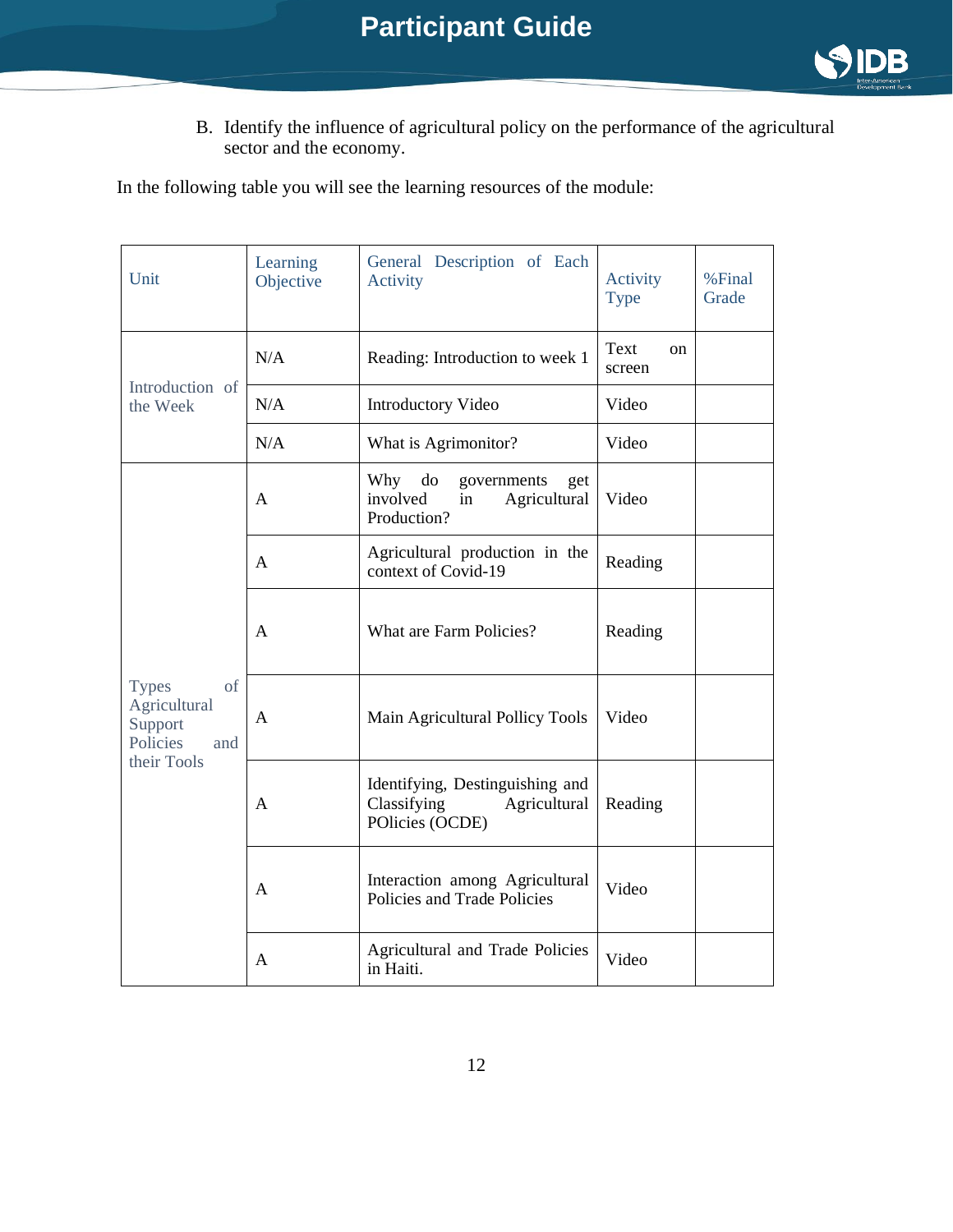

|                                                                  | A              | of Informationon<br>The<br>Role<br>Decisión-Making<br>Good<br>and<br><b>Improved Policies.</b> | Video                   |     |
|------------------------------------------------------------------|----------------|------------------------------------------------------------------------------------------------|-------------------------|-----|
|                                                                  | A              | <b>Drafting Agricultural Policies</b><br>in Uruguay                                            | Video                   |     |
| Questionnaire<br>1.1                                             | A              | Questionnaire Week 1 Unit 2                                                                    | Questionna<br>ire       | 10% |
| Contest: Vote-<br>Share and Post<br>for your Best<br><b>News</b> | A              | Vote-Share<br>Contest:<br>and<br>Post for your Best News                                       | Interactive<br>Contest. |     |
| influence<br>The<br>of Agricultural                              | B              | <b>Agricultural Policy Evaluation</b>                                                          | Video                   |     |
|                                                                  | B              | Public<br>Expenditures,<br>Impact<br>Evaluations<br>and Agricultural<br>Productivity.          | Reading                 |     |
| Policies on the<br>Economy.                                      | $\bf{B}$       | <b>Impact Evaluation in Bolivia</b>                                                            | Video                   |     |
|                                                                  | B              | Key trends in trade policy and<br>implications for LAC                                         | Reading                 |     |
|                                                                  | B              | Agricultural Policy Reforms in<br>Peru                                                         | Video                   |     |
| Questionnaire<br>1.2                                             | $\overline{B}$ | Questionnaire 1.2                                                                              | Questionna<br>ire       | 10% |
| Conclusion                                                       | A & B          | <b>Module Conclusion</b>                                                                       | Video                   |     |

#### MODULE 2: AGRIMONITOR AND PSE METHODOLOGY

Learning Objectives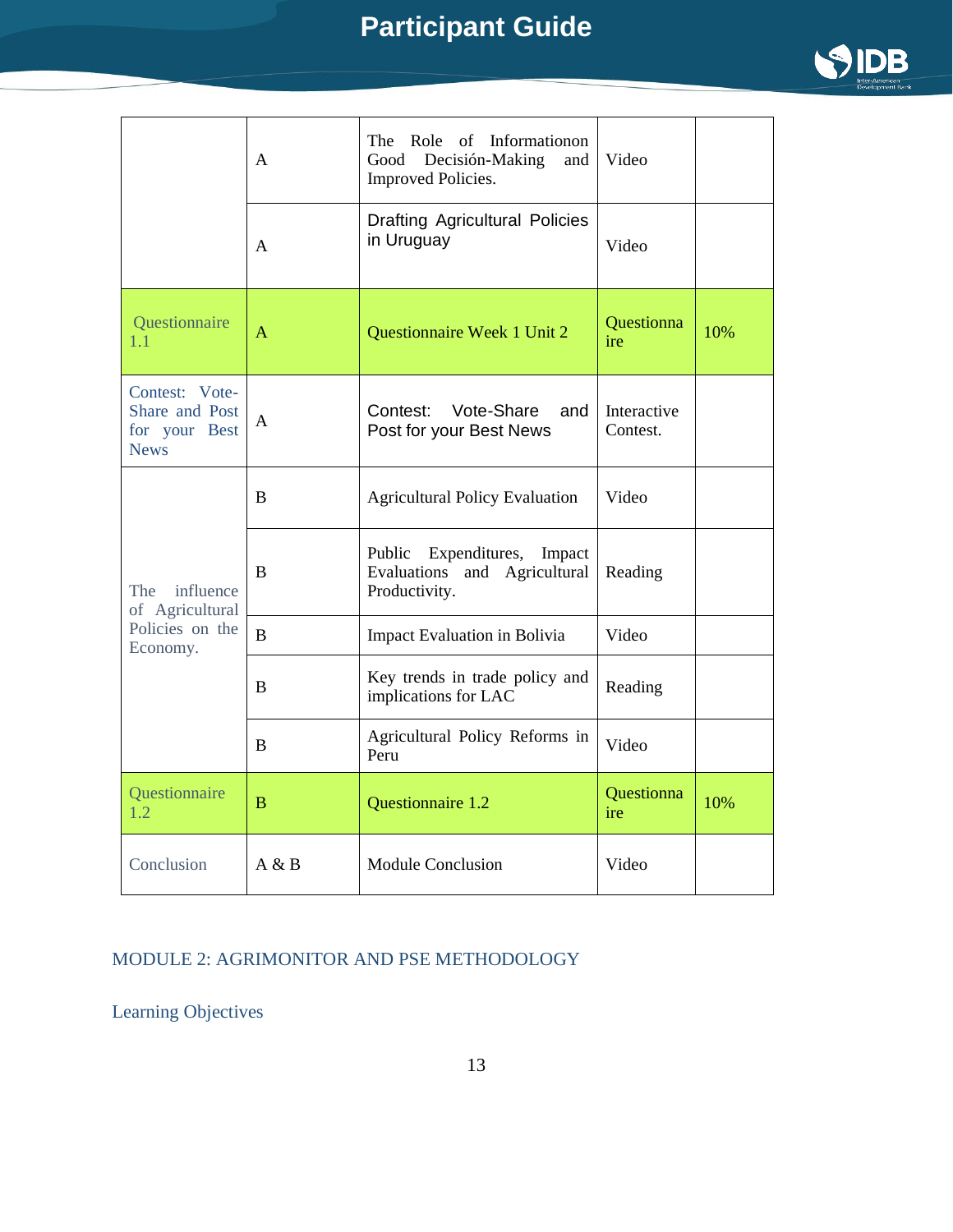

- C. Describe the methodology of Producer Support Estimates (EAP)
- D. Show the usefulness of the EAP in the analysis of agricultural policy.
- E. Compare the agricultural policies used in the region using the AGRIMONITOR database.

In the following table you will see the learning resources of the module:

| Unit                                                             | Learning<br>Objective | General Description of Each<br>Activity                                              | <b>Activity Type</b>  | $\%$<br>Final<br>Grade |
|------------------------------------------------------------------|-----------------------|--------------------------------------------------------------------------------------|-----------------------|------------------------|
| Introduction of                                                  | N/A                   | Reading: Introduction to week 2                                                      | Reading               |                        |
| the Week                                                         | N/A                   | <b>Introductory Video</b>                                                            | Video                 |                        |
| <b>PSE</b><br><b>The</b><br>Methodology                          | $\mathsf{C}$          | <b>OEDC</b><br>The<br>and<br>the<br><b>PSE</b><br>Methodology's Origins              | Video                 |                        |
| and<br><b>Agricultural</b><br><b>Policy</b><br><b>Assessment</b> | $\mathsf{C}$          | Overview<br>of<br>the<br><b>OECD</b><br>Indicators<br>of<br>Agricultural<br>Support. | Reading               |                        |
|                                                                  | $\overline{C}$        | Main Indicators and Sources of<br>the PSE Methodology, Focused<br>on Argentina.      | Video                 |                        |
|                                                                  | G                     | Practical Activity: Week 2,<br>Unit 2, Number 1                                      | Practical<br>Activity |                        |
|                                                                  | $\mathsf{C}$          | <b>PSE</b><br>Methodology's<br>Limitations<br>and<br><b>COmplementary Approaches</b> | Video                 |                        |
| Questionnaire<br>2.1                                             | $\overline{C}$        | Questionnnaire 2.1                                                                   | Questionnaire         | 10%                    |
| The<br><b>PSE</b><br>Methodology<br>and<br><b>Agricultural</b>   | E                     | Agrimonitor's Structure and<br>Resources                                             | Video                 |                        |
|                                                                  | E                     | Practical Activity: Week 2,<br>Unit 3, Number 1                                      | Practical<br>Activity |                        |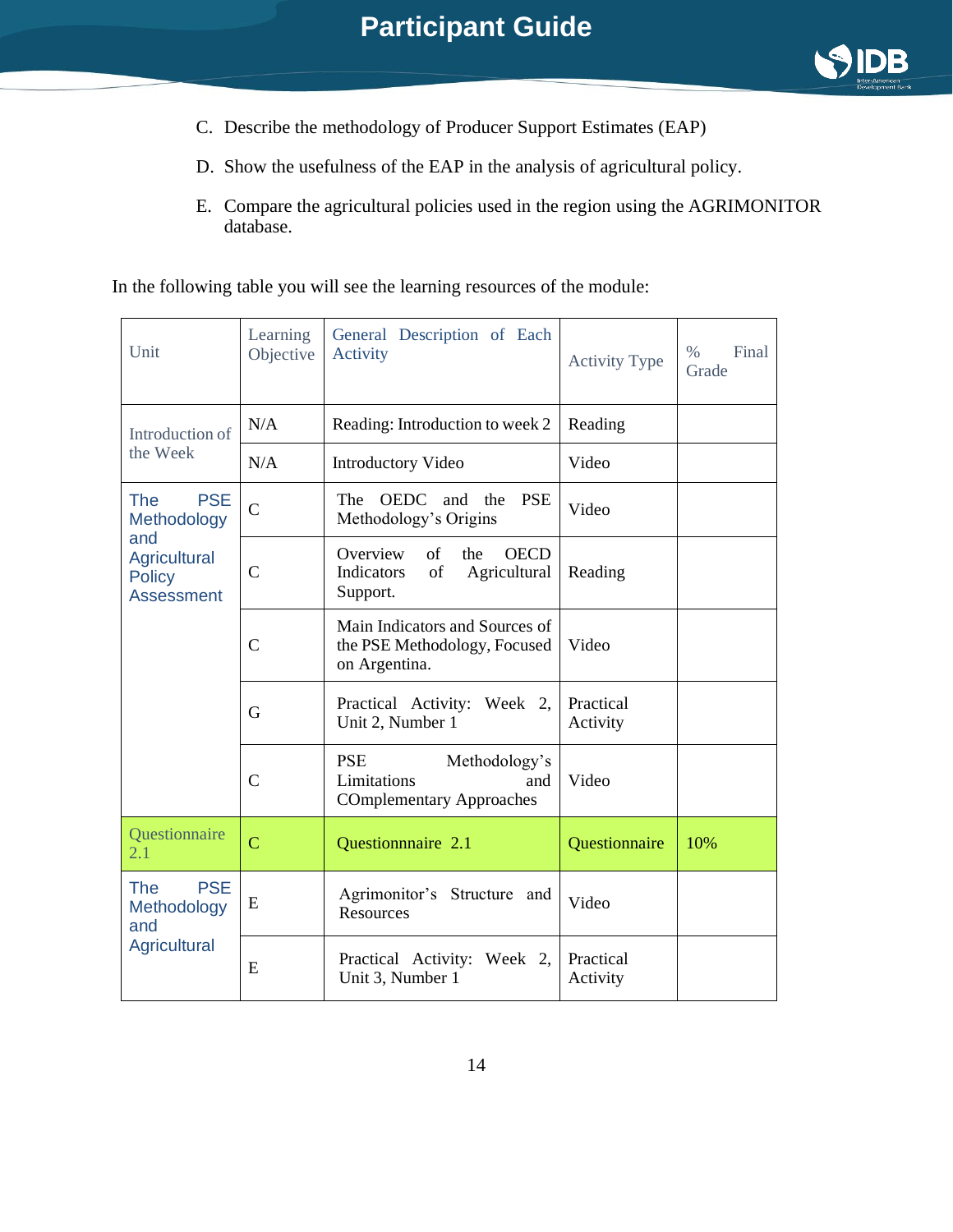

| <b>Policy</b><br><b>Assessment</b>                                                  | D            | Analysis of Agricultural Policy<br>in Uruguay in the Period 2014-<br>2016 | Reading                     |     |
|-------------------------------------------------------------------------------------|--------------|---------------------------------------------------------------------------|-----------------------------|-----|
|                                                                                     | E            | Practical Activity: Week 2,<br>Unit 3, Number 2                           | Practical<br>Activity       |     |
|                                                                                     | D            | Using Indicators to Monitor<br><b>Domestic Policy Changes</b>             | Video                       |     |
|                                                                                     | E            | Practical Activity: Week 2,<br>Unit 3, Number 3                           | Practical<br>Activty        |     |
|                                                                                     | D            | PSE Study in Surniname                                                    | Video                       |     |
|                                                                                     | E            | Practical Activity: Week 2,<br>Unit 3, Number 4                           | Practical<br>Activity       |     |
| Questionnaire<br>2.2                                                                | D            | <b>Questionnaire 2.2</b>                                                  | <b>Questionnaire</b>        | 10% |
| Contest:<br><b>Winners</b><br><b>of</b><br>the<br><b>Best</b><br><b>Posted News</b> | $\mathsf{C}$ | Contest: Winners of the<br><b>Best Posted News</b>                        | Text<br><b>on</b><br>screen |     |
| Conclusion                                                                          | C & D        | <b>Module Conclusion</b>                                                  | Video                       |     |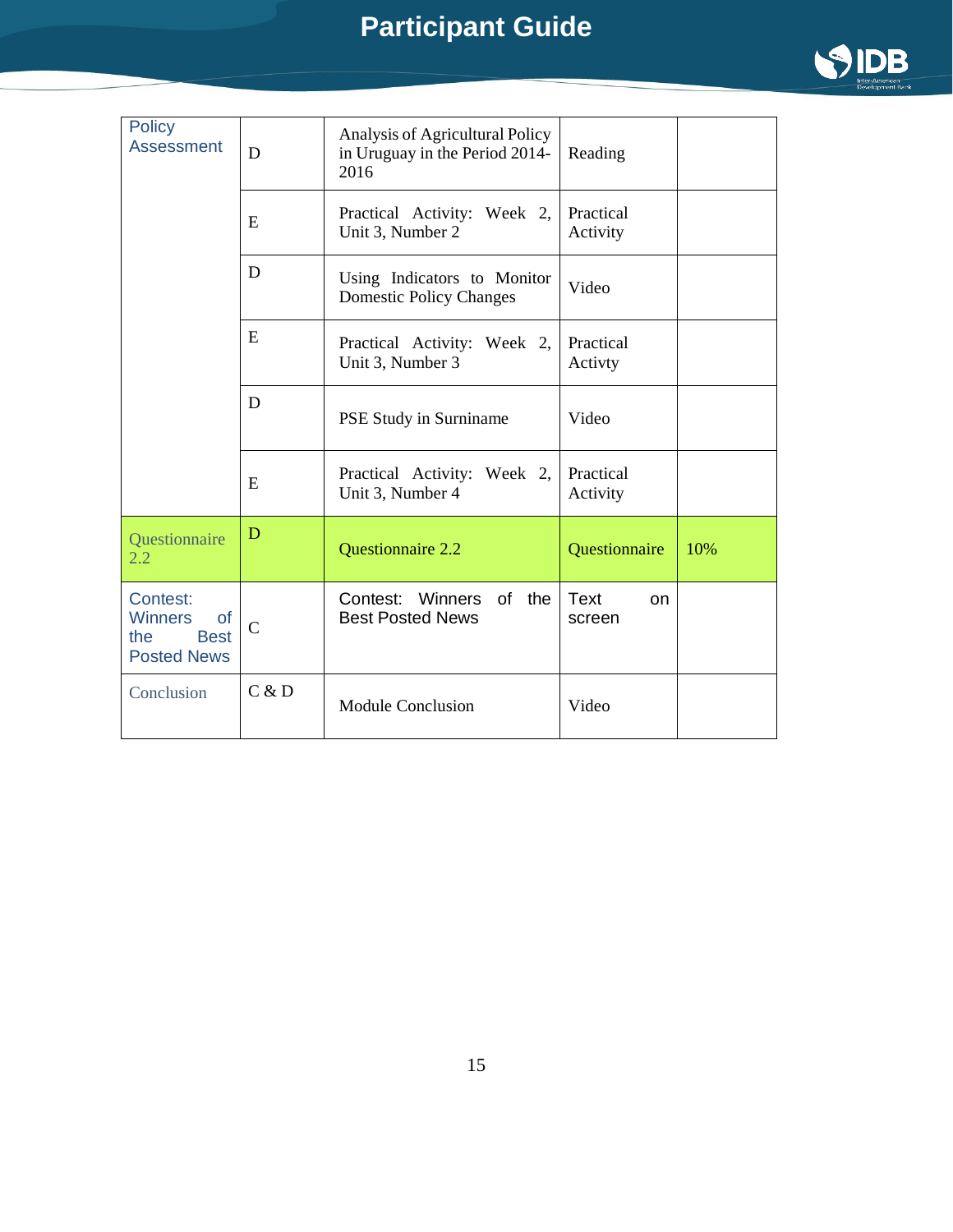

#### MODULE 3: TRADE, COMPETITENESS, AND AGRICULTURAL POLICES

#### Learning Objectives

- F. Explain the usefulness of the EAP methodology to compare trade policies.
- G. Explain the usefulness of the EAP methodology to compare competitiveness strategies for key products in selected countries.

In the following table you will see the learning resources of the module:

| Unit                                       | Learning<br>Objective | Description of Each<br>General<br>Activity                                      | Activity<br><b>Type</b> | Final<br>$\%$<br>Grade |
|--------------------------------------------|-----------------------|---------------------------------------------------------------------------------|-------------------------|------------------------|
| Introduction of                            | N/A                   | Reading: Introduction to week 3                                                 | Reading                 |                        |
| the Week                                   | N/A                   | <b>Introductory Video</b>                                                       | Video                   |                        |
| Using<br><b>AGRIMONIT</b><br>OR to Compare | $\mathbf{F}$          | Agriculture in Regional Trade<br>Agreements                                     | Video                   |                        |
| <b>Trade Policies</b>                      | F                     | The Treatment of Agriculture in<br>Regional Trade Agreements in<br>the Americas | Reading                 |                        |
|                                            | $\mathbf{F}$          | Practical Activity: Week 3, Unit<br>2, Number 1                                 | Practical<br>Activity   |                        |
|                                            | $\mathbf{F}$          | Latin American Agriculture in a<br>World of Trade Agreements                    | Reading                 |                        |
|                                            | $\mathbf{F}$          | PROCAMPO in Mexico                                                              | Video                   |                        |
|                                            | $\mathbf{F}$          | Using<br><b>AGRIMONITOR</b><br>to<br><b>Analyze Trade Policies</b>              | Video                   |                        |
|                                            | $\mathbf{F}$          | Poultry in the Caribbean                                                        | Video                   |                        |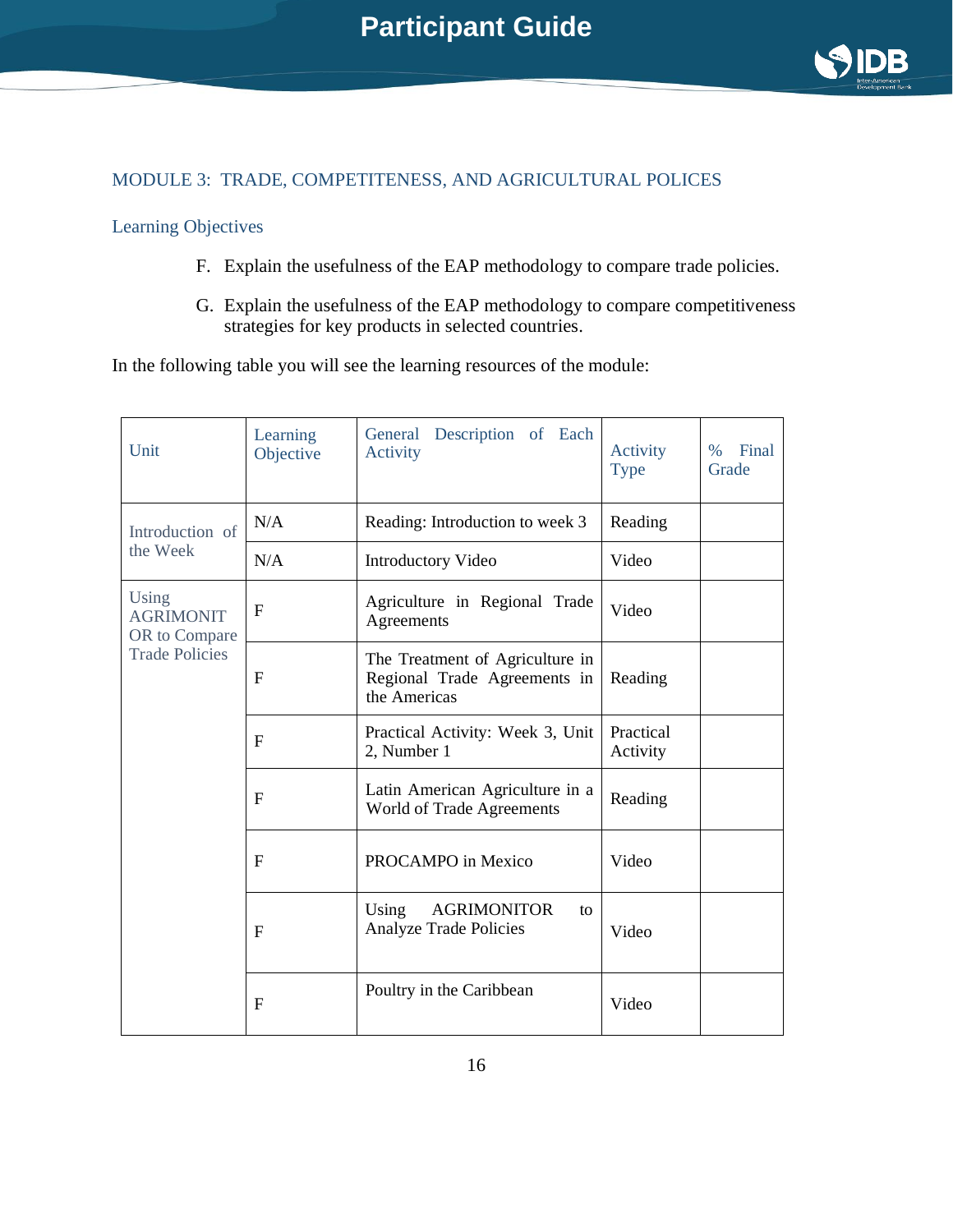

|                                                                              | E              | Practical Activity: Week 3, Unit<br>2, Number 2                                                        | Practical<br>Activity  |     |
|------------------------------------------------------------------------------|----------------|--------------------------------------------------------------------------------------------------------|------------------------|-----|
|                                                                              | $\mathbf F$    | Possible<br><b>Benefits</b><br>The<br>of<br>Increased<br>Trade<br>within<br>the<br>Region              | Reading                |     |
| Questionnaire<br>3.1                                                         | $\overline{F}$ | Questionnaire 3.1                                                                                      | Questionna<br>ire      | 10% |
| Contest: Vote-<br>Share and Post<br>for the<br><b>Best</b><br>Photos         | $\overline{C}$ | Contest: Vote-Share<br>and<br>Post for the Best Photos                                                 | Interactive<br>Contest |     |
|                                                                              | G              | How Agricultural Performance<br>Evolved in Latin America and<br>the Caribbean Between 1980<br>and 2012 | Reading                |     |
| Using<br><b>AGRIMONIT</b><br>OR to Compare<br>Competitivene<br>ss Strategies | G              | Agricultural<br>Policies<br>and<br>Competitiveness in Colombia                                         | Video                  |     |
|                                                                              | G              | The Case of Sugar in Belize                                                                            | Reading                |     |
|                                                                              | G              | Direct Support and Improved<br>Productivity in Paraguay                                                | Video                  |     |
|                                                                              | G              | Impact Evaluation Studies in<br>Guatemala and Paraguay                                                 | Video                  |     |
|                                                                              | E              | Practical Activity: Week 3, Unit<br>4, Number 1                                                        | Practical<br>Activity  |     |
|                                                                              | G              | The Role of General Services<br>Regarding the Promotion of<br>Productivity<br>and<br>Competitiveness   | Video                  |     |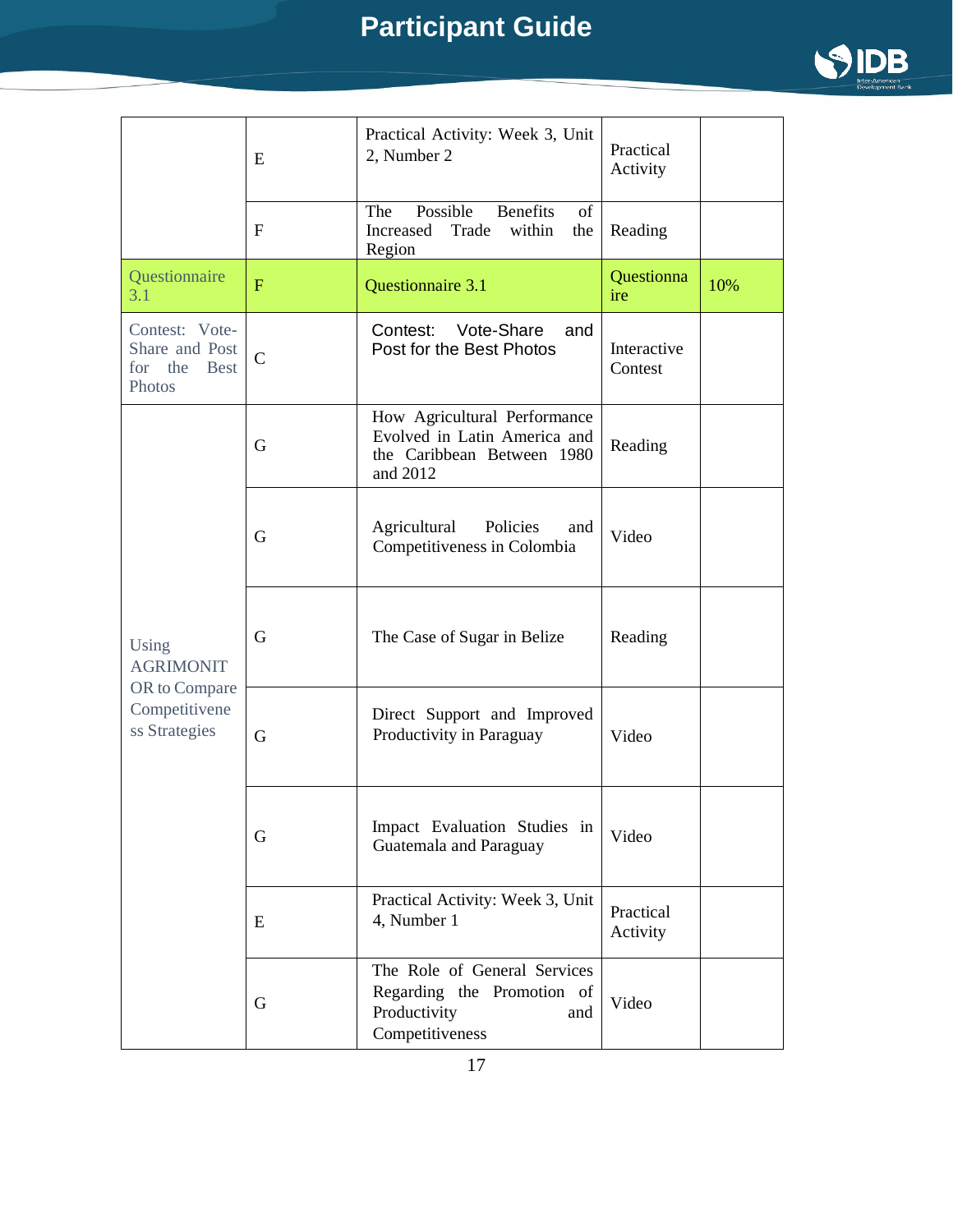

|                      | E     | Practical Activity: Week 3, Unit<br>4, Number 2 | Practical<br>Activity |     |
|----------------------|-------|-------------------------------------------------|-----------------------|-----|
|                      | G     | Agricultural Health in Peru                     | Video                 |     |
|                      | G     | Land management in Haiti and<br><b>Belize</b>   | Video                 |     |
| Questionnaire<br>3.2 | G     | Questionnaire 3.2                               | Questionna<br>ire     | 10% |
| Conclusion           | F & G | <b>Module Conclusion</b>                        | Video                 |     |

#### MODULE 4: FOOD SECURITY AND AGRICULTURAL POLICIES

#### Learning Objectives

- H. Identify the influence of agricultural policies on food security.
- I. Show the potential of AGRIMONITOR to study the influence of agricultural policies on the food security of a country.

In the following table you will see the learning resources of the module:

| Unit                                | Learning<br>Objective | General Description of Each<br>Activity                                                           | Activity<br>Type | % Final<br>Grade |
|-------------------------------------|-----------------------|---------------------------------------------------------------------------------------------------|------------------|------------------|
| Introduction of<br>the Week         | N/A                   | Reading: Introduction to week 4                                                                   | Reading          |                  |
|                                     | A                     | Introductory Video                                                                                | Video            |                  |
| Influence<br>The<br>of Agricultural | H                     | Dimensions,<br>Security:<br>Food<br>Situation in LAC,<br>and<br><b>Multisectoral Coordination</b> | Video            |                  |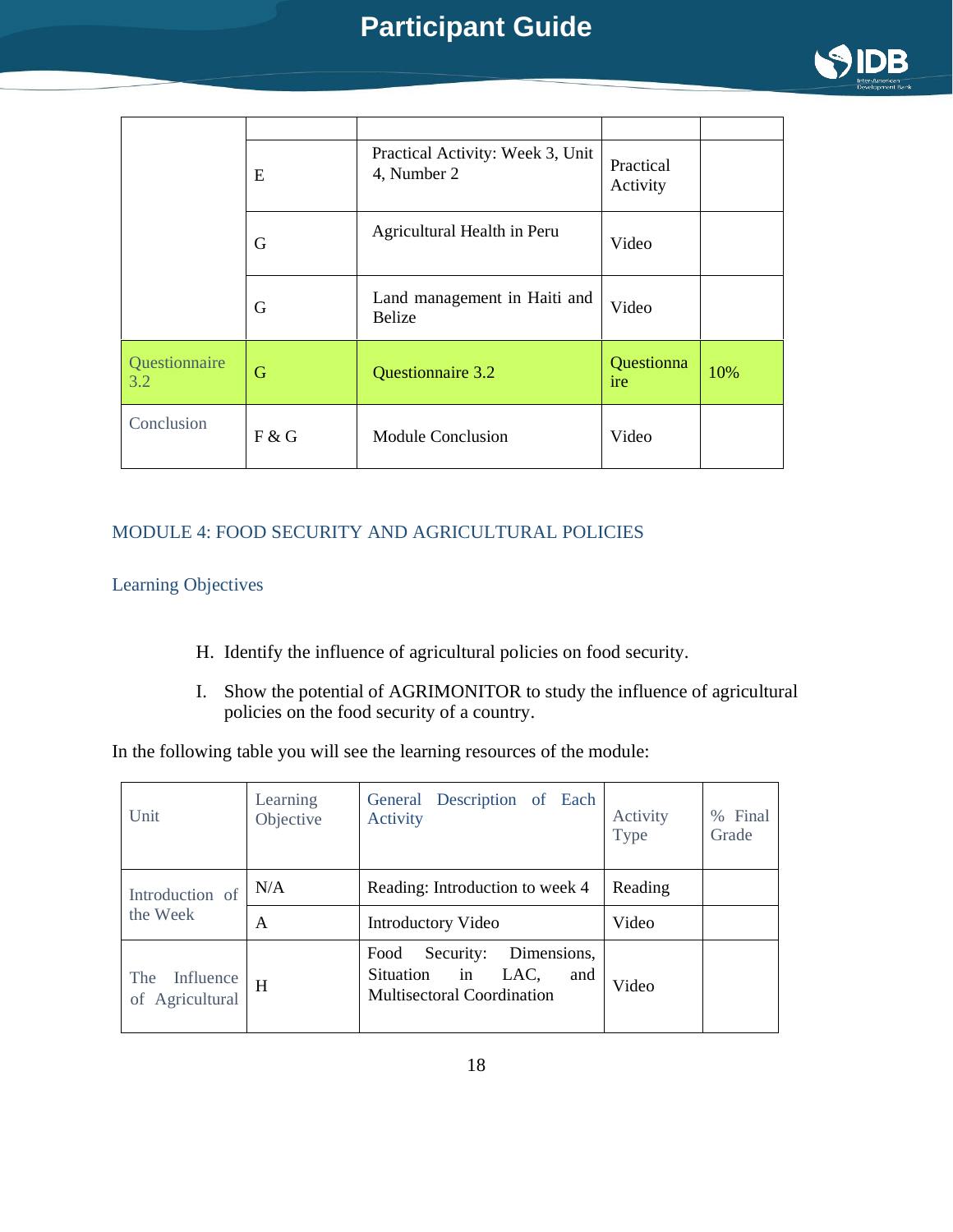

| Policies<br>on<br>Food Security                                                                                               | H           | The IDB Food Security Sector<br>Framework                                                                              | Reading               |     |
|-------------------------------------------------------------------------------------------------------------------------------|-------------|------------------------------------------------------------------------------------------------------------------------|-----------------------|-----|
|                                                                                                                               | H           | Factors that Affect Food Security                                                                                      | Video                 |     |
|                                                                                                                               | H           | Practical Activity: Week 4, Unit<br>2, Number 1                                                                        | Practical<br>Activity |     |
|                                                                                                                               | H           | <b>Impact of Agricultural Programs</b><br>on Food Security in Nicaragua<br>and Bolivia                                 | Video                 |     |
|                                                                                                                               | H           | Food Security and Productivity:<br><b>Impacts of Technology Adoption</b><br>in Small Subsistence Farmers in<br>Bolivia | Reading               |     |
|                                                                                                                               | H           | Food Security in a Regional<br><b>Trade and Integration Context</b>                                                    | Video                 |     |
|                                                                                                                               | H           | The Next Global Breadbasket:<br>How LAC Can Feed the World                                                             | Reading               |     |
| Questionnaire<br>4.1                                                                                                          | H           | Questionnaire 4.1                                                                                                      | Questionna<br>ire     | 10% |
| Using<br><b>AGRIMONIT</b><br>OR to Study the<br>Influence<br>of<br>Agricultural<br>Policies<br><sub>on</sub><br>Food Security | $\mathbf I$ | <b>AGRIMONITOR</b><br>Using<br>to<br>Analyze Food Security and the<br>Case of El Salvador                              | Video                 |     |
|                                                                                                                               | $\mathbf I$ | Practical Activity: Week 4, Unit<br>3, Number 1                                                                        | Practical<br>Activity |     |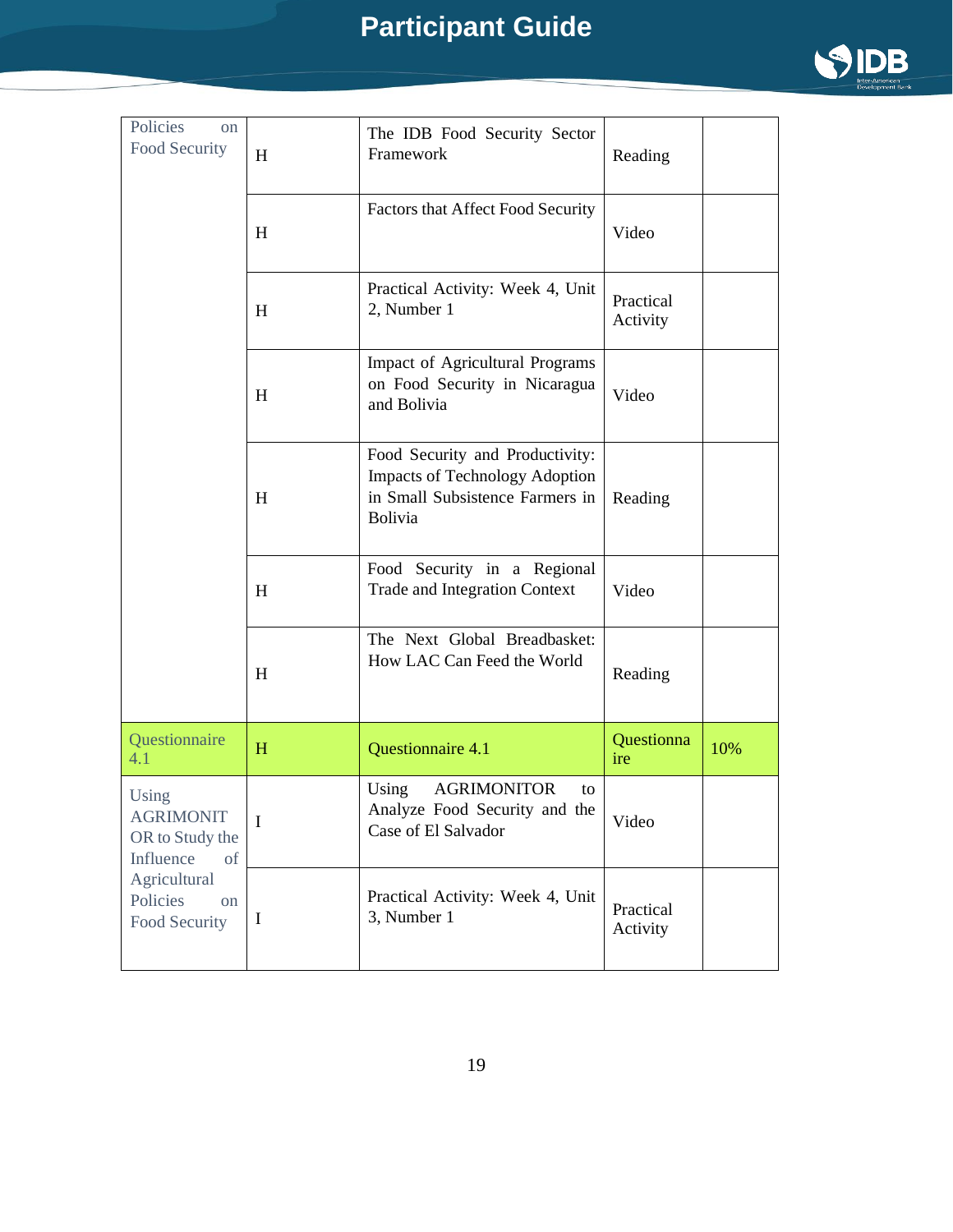

|                           | $\mathbf I$ | Regional Overview of Food<br>Insecurity: Latin America and the<br>Caribbean | Reading                |     |
|---------------------------|-------------|-----------------------------------------------------------------------------|------------------------|-----|
|                           | I           | Food Security in Brazil                                                     | Video                  |     |
|                           | I           | Practical Activity: Week 4, Unit<br>3, Number 2                             | Actividad<br>práctica  |     |
| Questionnaire<br>4.2      | I           | Questionnaire<br>4.2                                                        | Questionna<br>ire      | 10% |
| Winners of the<br>Contest | N/A         | Winners of the Contest                                                      | Interactive<br>Contest |     |
| Conclusion                | H & I       | <b>Module Conclusion</b>                                                    | Video                  |     |

#### MODULE 5: CLIMATE CHANGE AND AGRICULTURAL POLICIES

#### Learning Objectives

- J. Identify the influence of agricultural policies on climate change.
- K. List the potential of AGRIMONITOR to study the influence of agricultural policies on climate change.

In the following table you will see the learning resources of the module:

| Unit | Learning<br>Objective | General Description of Each<br>Activity | Activity<br><b>Types</b> | <b>Final</b><br>$\%$<br>Grade |
|------|-----------------------|-----------------------------------------|--------------------------|-------------------------------|
|------|-----------------------|-----------------------------------------|--------------------------|-------------------------------|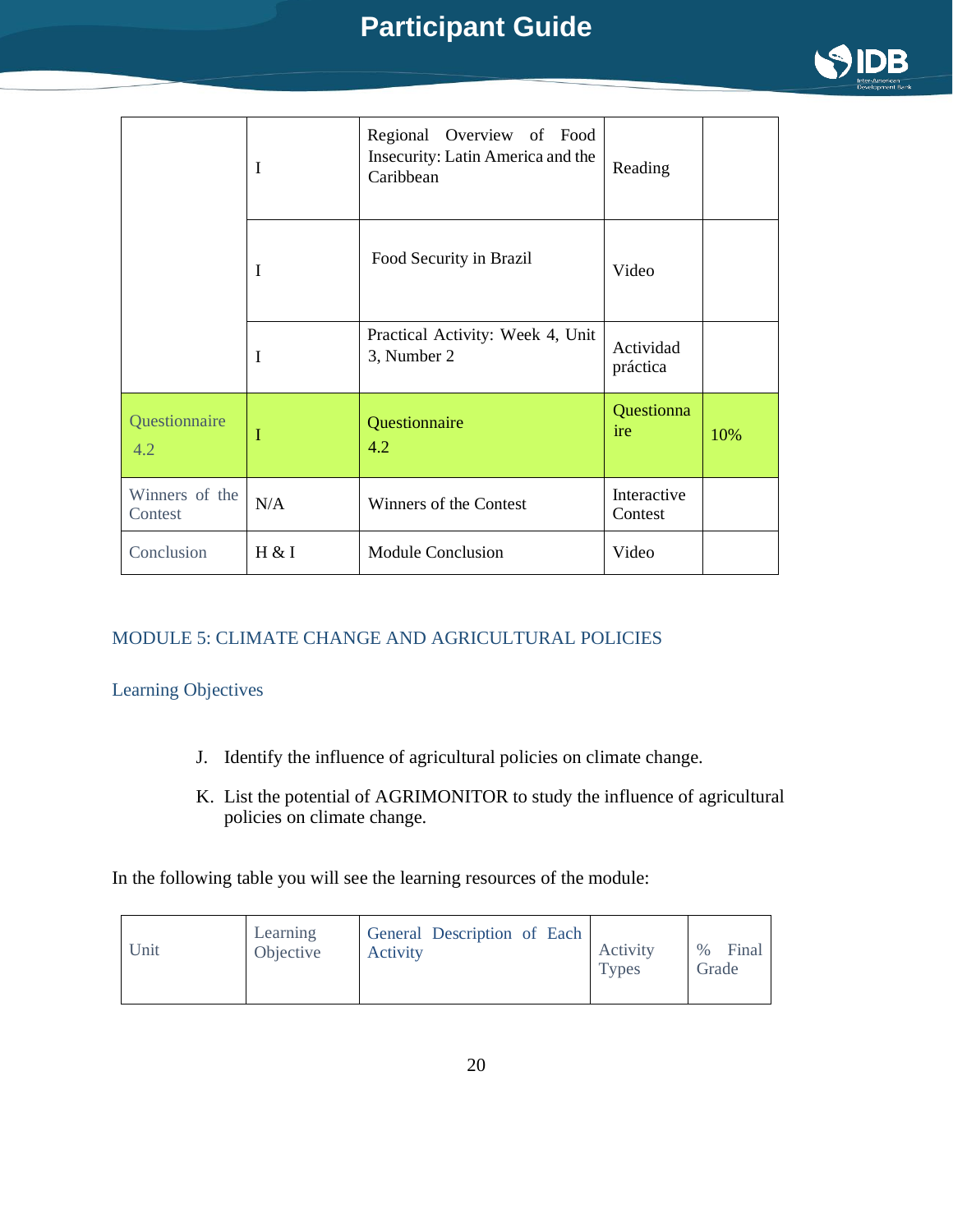

| Introduction of<br>the Week                                                                                            | N/A     | Reading: Introduction to week<br>5                                                                           | Reading                  |     |
|------------------------------------------------------------------------------------------------------------------------|---------|--------------------------------------------------------------------------------------------------------------|--------------------------|-----|
|                                                                                                                        | N/A     | Introductory Video                                                                                           | Video                    |     |
|                                                                                                                        | J       | Agriculture<br>and<br>the<br>Environment                                                                     | Video                    |     |
|                                                                                                                        | J       | <b>Agriculture and Cattle Farming</b><br>Associated<br>Activities<br>with<br><b>Greenhouse Gas Emissions</b> | Video                    |     |
| Influence<br>The                                                                                                       | J       | The FAOSTAT Database on<br>Greenhouse<br>Gas<br>Emissions<br>from Agriculture                                | Reading                  |     |
| of Agricultural<br>Policies<br>on<br>Climate<br>Change                                                                 | $\bf J$ | Week 5, Unit 2 Practical<br>Activity                                                                         | Practical<br>Activity    |     |
|                                                                                                                        | J       | Discussing the Climate Change<br>Mitigation and<br>Adaptation<br>Policy Framework                            | Video                    |     |
|                                                                                                                        | J       | Adaptation<br>Mitigation<br>and<br>Strategies in Agriculture                                                 | Reading                  |     |
| Questionnaire<br>5.1                                                                                                   | J       | Questionnaire 5.1                                                                                            | <b>Questionna</b><br>ire | 10% |
| Using<br><b>AGRIMONIT</b><br>OR to Study the<br>Influence<br>of<br>Agricultural<br>Policies<br>on<br>Climate<br>Change | $\bf K$ | Week 5, Unit 3 Practical<br>Activity                                                                         | Reading                  |     |
|                                                                                                                        | $\bf K$ | Actividad práctica semana 5<br>unidad 3                                                                      | Practial<br>Activity     |     |
|                                                                                                                        | $\bf K$ | Greenhouse Gas Emissions<br>and PSE Study in Jamaica                                                         | Video                    |     |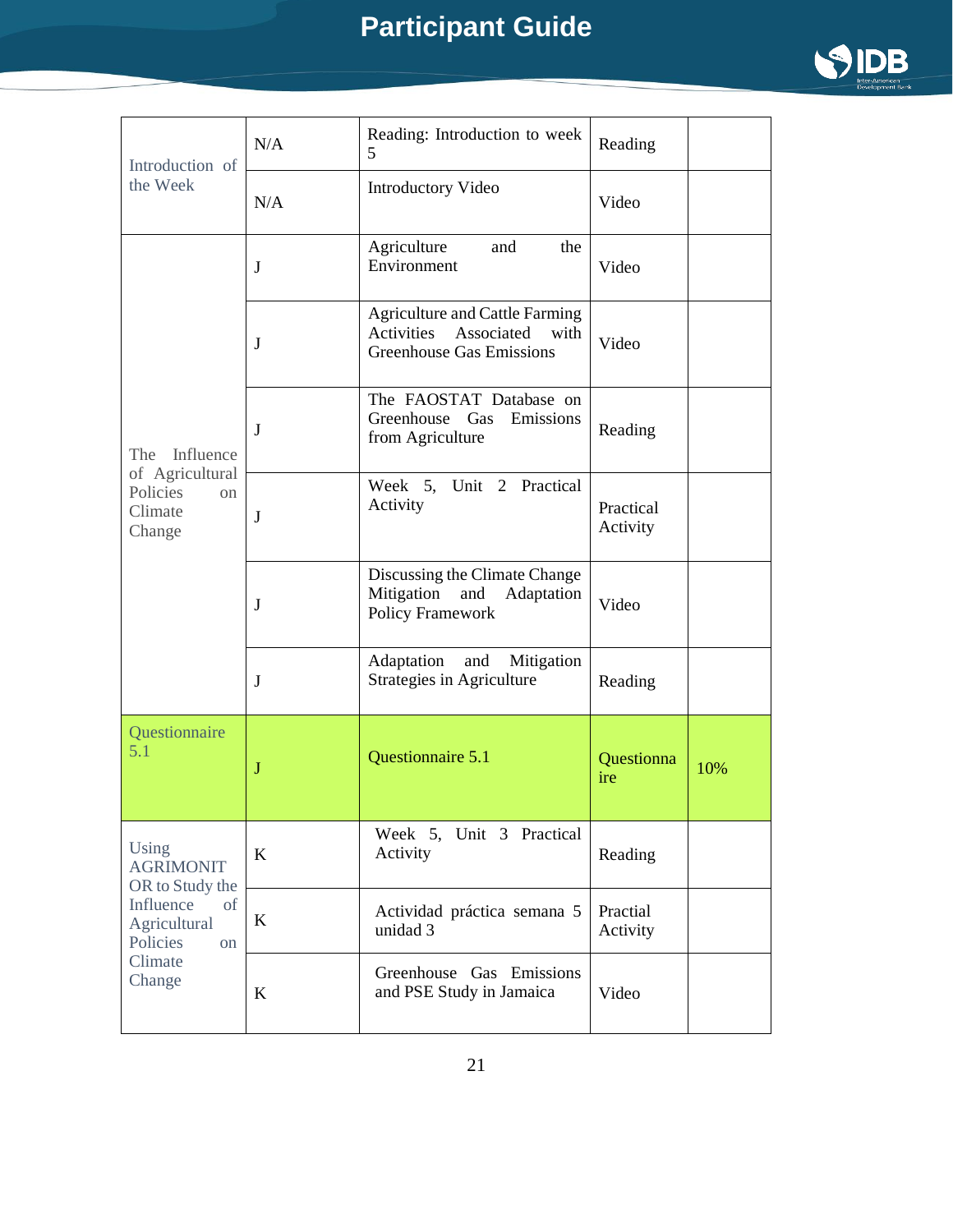

|                      | K     | Mitigation and Adaptation<br>Policies                                                                        | Video             |     |
|----------------------|-------|--------------------------------------------------------------------------------------------------------------|-------------------|-----|
|                      | K     | From Appropriate Mitigation<br>Measures to Low Carbon<br>Emissions for Agricultural   Reading<br>Development |                   |     |
| Questionnaire<br>5.2 | K     | Questionnaire 5.2                                                                                            | Questionna<br>ire | 10% |
| Conclusions          | J & K | <b>Module Conclusions</b>                                                                                    | Video             |     |

#### MODULE COURSE CONCLUSION

\*Note: This module does not have evaluations.

#### Learning Objective

L. The general objective of this section is to present the conclusions of the course and the main ideas discussed.

In the following table you can see the learning resources of the module and in parentheses () the learning objective (s) to which they refer.

| Unit                  | Learning<br>Objective | <b>General Description of Each Activity</b>                                                                   | <b>Activity Type</b> |
|-----------------------|-----------------------|---------------------------------------------------------------------------------------------------------------|----------------------|
| Course<br>Conclusions | L                     | International<br>Consortium<br><sub>on</sub><br>Agricultural Policy Monitoring and<br>the role of AGRIMONITOR | Video                |
|                       | L                     | CIAT's role in EAP studies in the<br>region                                                                   | Video                |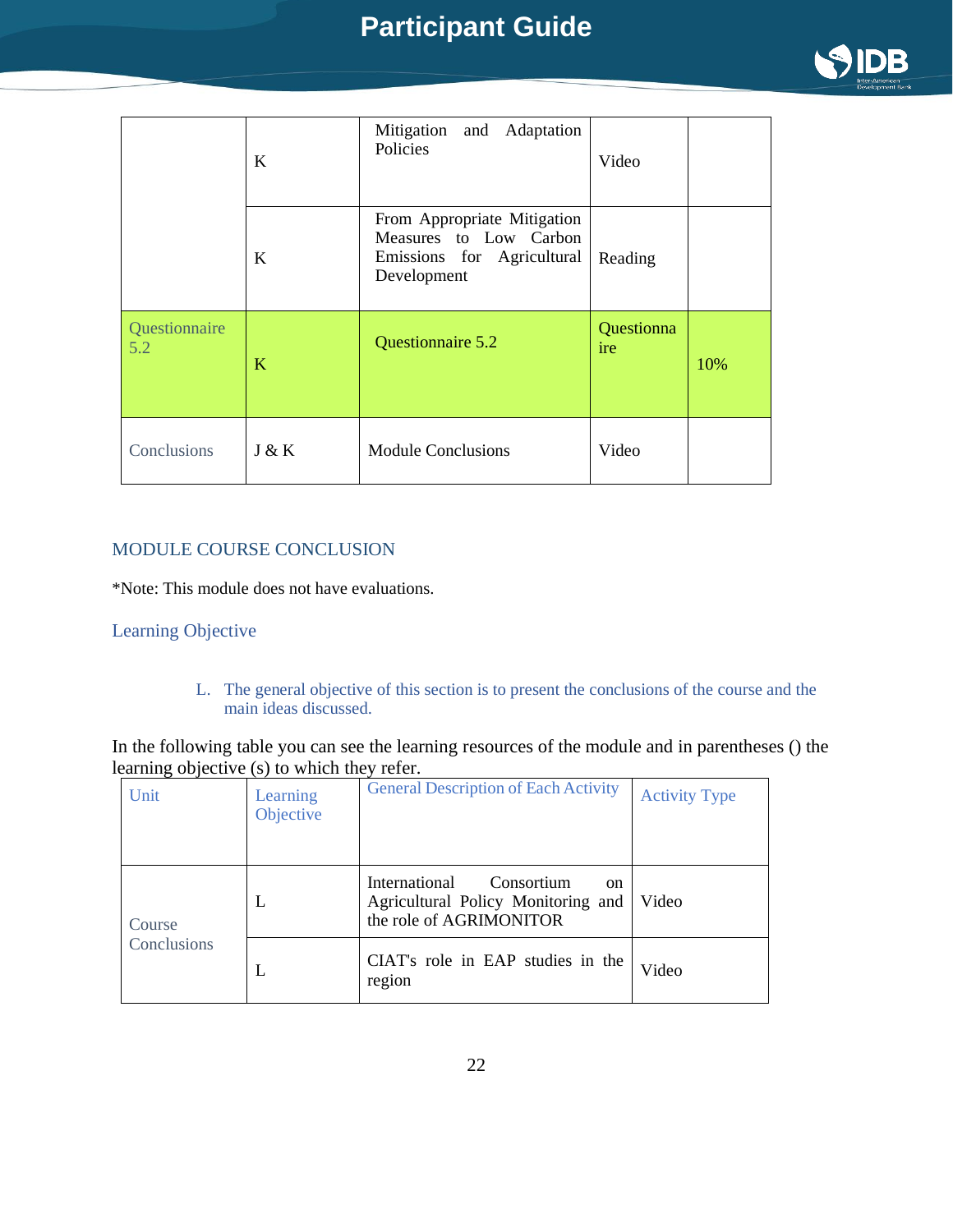

|  | Main ideas discussed in the course | Video |
|--|------------------------------------|-------|
|  | <b>Course Conclusions</b>          | Video |

#### <span id="page-22-0"></span>8. METHODOLOGY

In the design of this course, we have combined passive learning resources, such as the review of videos and readings, with active learning resources, in which your participation and commitment are the basis of learning.

It is important that you keep in mind that learning is what happens after a conscious effort to investigate, analyze, reflect and share the topics of interest, therefore, we invite you to get the most out of the course through your active participation.

#### <span id="page-22-1"></span>8.1 LEARNING RESOURCES

Each section or module is divided into subsections within which you will find various types of components or learning resources:

- **Theoretical and case videos:** the main learning resource in which our instructors comment on the most relevant contents of the course, using simple and direct language.
- **Theoretical and case readings**: each module includes short readings that go into depth or show you examples of the key concepts covered in each section.
- **Practical guides**: to guide you on how to navigate the AGRIMONITOR platform, we have prepared a series of step-by-step guides on how to search and compare data from the different countries of the region. These guides will be very useful for you to carry out the practical activities.
- **Interactive activities (contests):** the interactive activities give space to group construction among the classmates, around different questions and challenges that arise during the course. They are privileged opportunities to exchange ideas and learn about the positions of others. They are based on carrying out activities, sharing the results with colleagues and voting on those that you liked the most.
- **Practical activities**: throughout the course activities are proposed where you will have the possibility of applying the knowledge acquired to specific situations using AGRIMONITOR and other databases or applications of interest. These activities are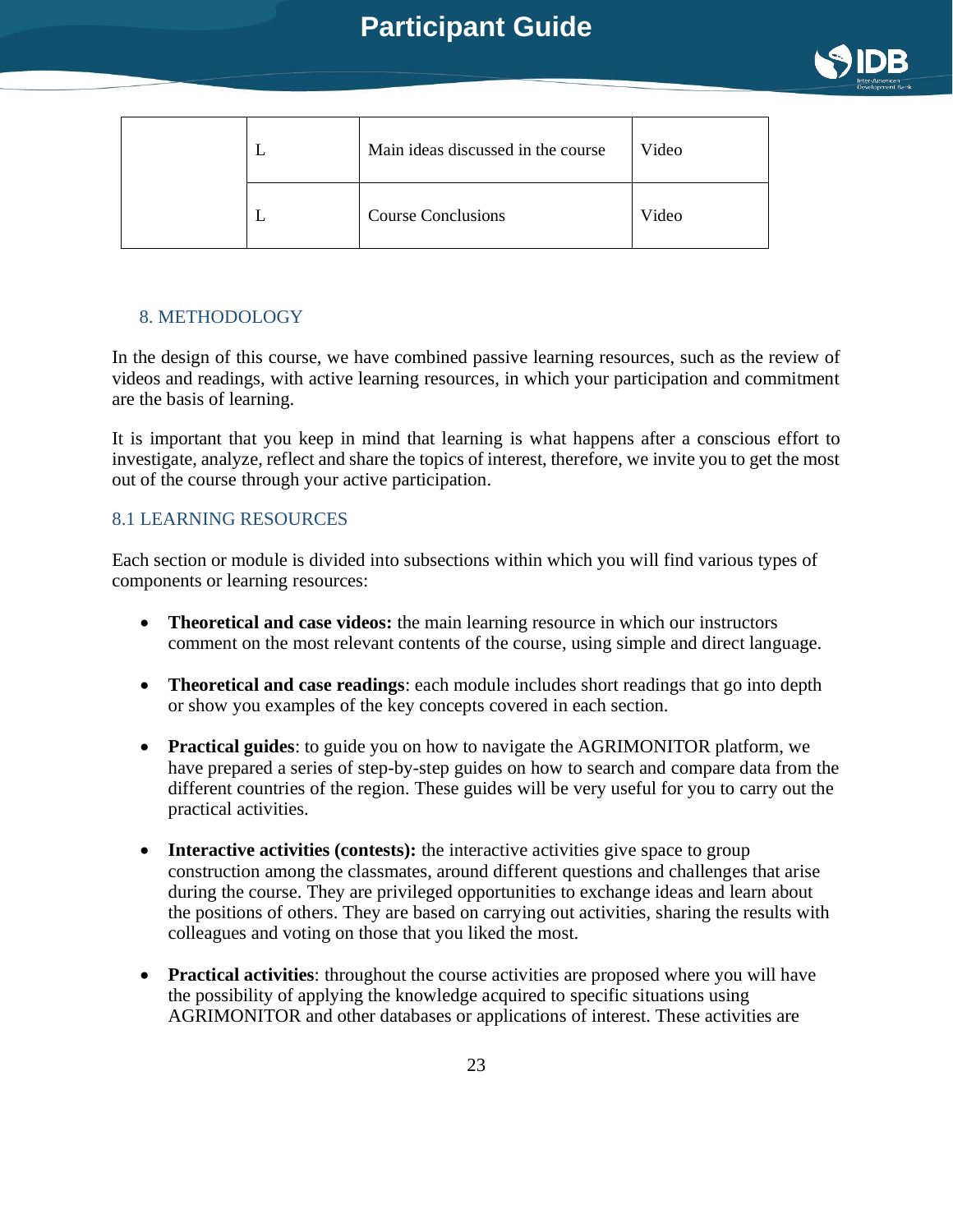

multiple choice questionnaires that you must answer once you have solved a practical exercise using AGRIMONITOR and they will allow you to learn from experience.

- **Evaluation questionnaires (evaluated resource):** several tests of around 10 questions whose objective is to measure the learning gain of each module. Its completion is mandatory if you want to apply for the verified course certificate. The questions that you will find are of the multiple-choice type. For more information see the section **"How will [you evaluate me?"](https://learning.edx.org/course/course-v1:IDBx+IDB13.1x+3T2021/block-v1:IDBx+IDB13.1x+3T2021+type@sequential+block@2575ddba6fe142c2882b18eb14308d61/block-v1:IDBx+IDB13.1x+3T2021+type@vertical+block@88cc498bc87c4493a43b1a82d95832c0)**.
- <span id="page-23-0"></span>• **Additional resources:** list of publications, blogs and other resources of interest that you will find at the end of each module, with which you will be able to delve into the topics covered. These resources are optional and therefore are not evaluated. You will see the complete list of all the optional resources open in the corresponding tab of the course.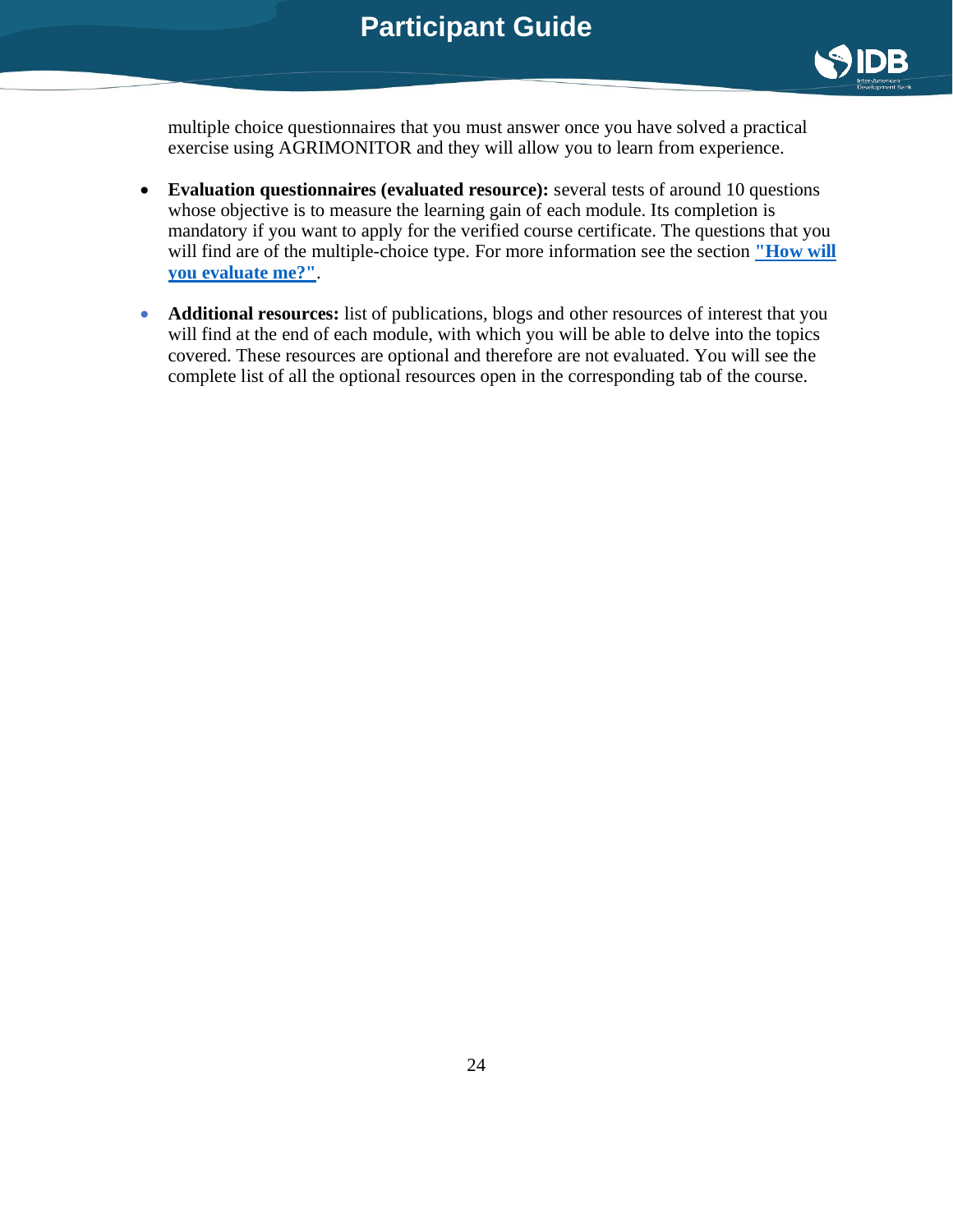

#### 8.2 EVALUATION CRITERIA

Throughout the MOOC you will find two types of activities:

- **Non-qualified exercises:** all participants, regardless of the track they chose, will have access to the non-qualified exercises (usually consisting of multiple-choice questions) in which you can check your understanding of the most important concepts of each module. These exercises do not count towards the percentage needed to pass the course.
- **Qualified evaluation questionnaires:** tests of around 10 questions whose objective is to measure the learning gain of each module. The questionnaires will only be accessible to participants who chose the verified track.

To pass the course, you will have to answer all the qualified evaluation questionnaires and obtain an average equal to or greater than 65% among all the qualified activities.

To verify your course progress (percentage of course approval), go to the ["Progress"](https://www.edx.org/edx-privacy-policy) that you will find in the top menu of the platform.

#### <span id="page-24-0"></span>9. INSTRUCTORS

#### 9.1 PEDRO MARTEL. RESPONSIBLE FOR WEEK 1

Mr. Martel, a citizen of Honduras, holds a PhD in Agricultural Economics from Michigan State University and a BS in Agriculture from the University of San Pedro Sula, Honduras.

He joined the Inter-American Development Bank in 1998 as a Research Assistant in the Natural Resources and Environment Division serving Central America, Mexico and the Dominican Republic.

In 2001 he started working as a project economist for the Southern Cone Region of the Bank in the Natural Resources and Environment Division. From 2005 to 2013, Mr. Martel has worked in the Bank's country offices of Paraguay and Guatemala as an agriculture and rural development specialist, designing and supervising investment projects.

In 2013, Mr. Martel was transferred to IDB Headquarters in Washington DC, where he worked as a lead agricultural economist. On March 1, 2016, he was appointed Chief for the Environment, Rural Development and Disaster Risk Management Division.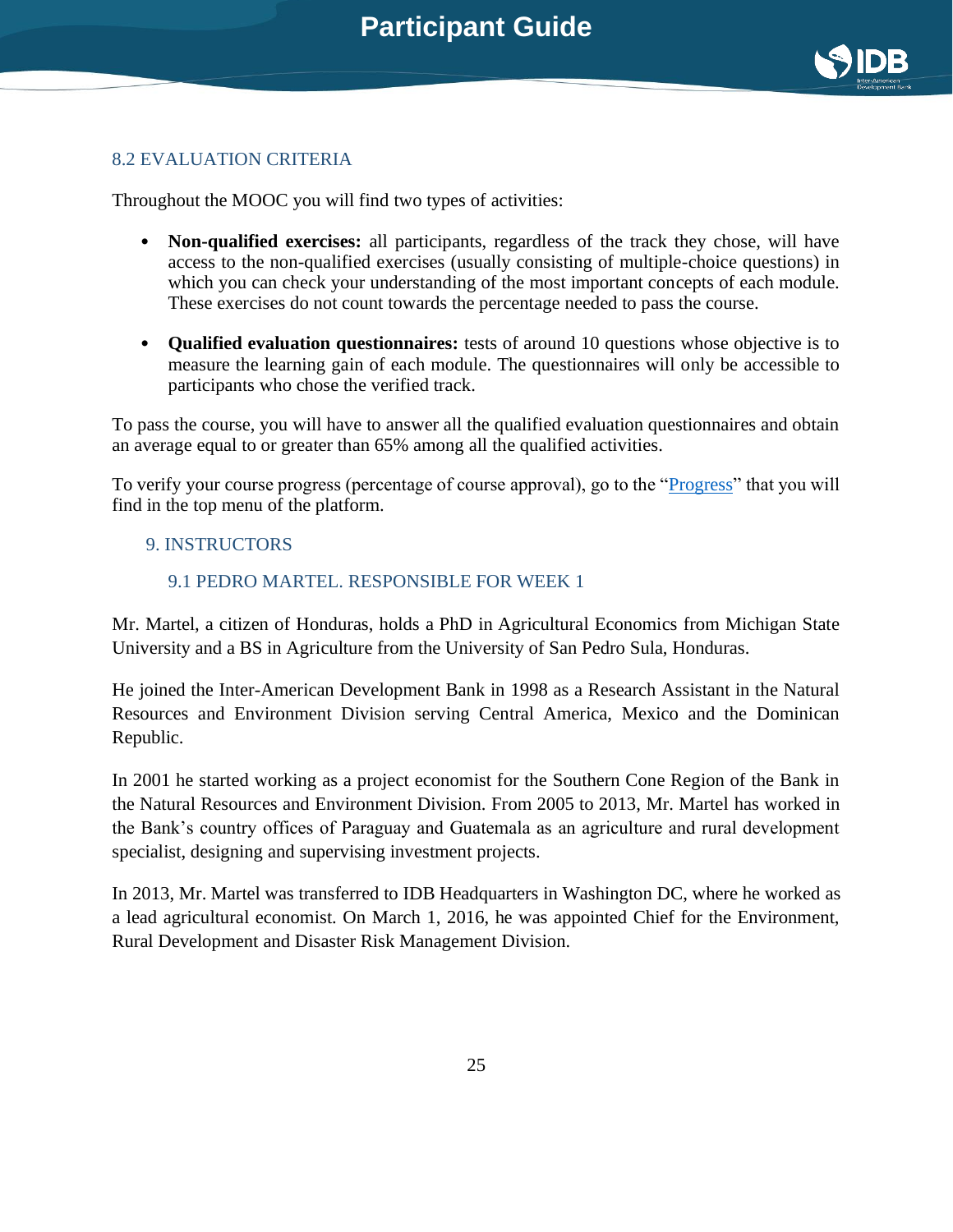

#### 9.2 C. PAOLO DE SALVO. RESPONSIBLE FOR WEEKS 2 AND 3

Paolo, an Italian national, studied at University of Bologna and holds a MSc in Economics from the London School of Economics.

Paolo is a Rural Development Specialist at the Inter-American Development Bank, where at the moment he works on policy and investment loans in the agricultural sector in Haiti, Suriname, and Peru.

In addition, Paolo leads the AGRIMONITOR initiative, which aims to monitor agricultural public policies in Latin America and the Caribbean, using the Producer Support Estimate (PSE) methodology.

Before joining the IDB, Paolo worked in the Agriculture and Rural Development Division of the World Bank and as an ODI Fellow Economist at the Ministry of Finance and Economic Affairs in Zanzibar, Tanzania.

#### 9.3 CÉSAR FALCONI. RESPONSIBLE FOR WEEK 4

César Falconi, a Peruvian citizen, is the IDB Representative in Suriname. Previously, he worked as Principal Economist in the Environment and Natural Disasters Division. He has been with the Inter-American Development Bank since 2000.

Previous assignments at the Bank include working as Rural Development Unit Chief, and Principal Project Economist in the Environment and Natural Resources Management Division, Regional Operations Department of Andean countries and the Caribbean. Mr. Falconi has lead projects around Latin America in the areas of agriculture and rural development. Mr. Falconi holds a Ph.D. in Agricultural Economics from the University of Minnesota.

His previous work assignments include serving as Chief of the Latin America and East Asia Division of the Investment Center of FAO in Rome, Italy, Principal Officer of the International Service of National Agricultural Research in The Hague, The Netherlands, and an Economist of the Office of the Minister of Economics and Finance in Lima, Peru.

#### 9.4 AMAL-LEE AMIN. RESPONSIBLE FOR WEEK 5

Amal-Lee is Chief of the Climate Change and Sustainability Division at the Inter-American Development Bank. Her return in August 2015 follows a previous two year role leading on design and implementation of the Climate Investment Funds from 2008 – 2010.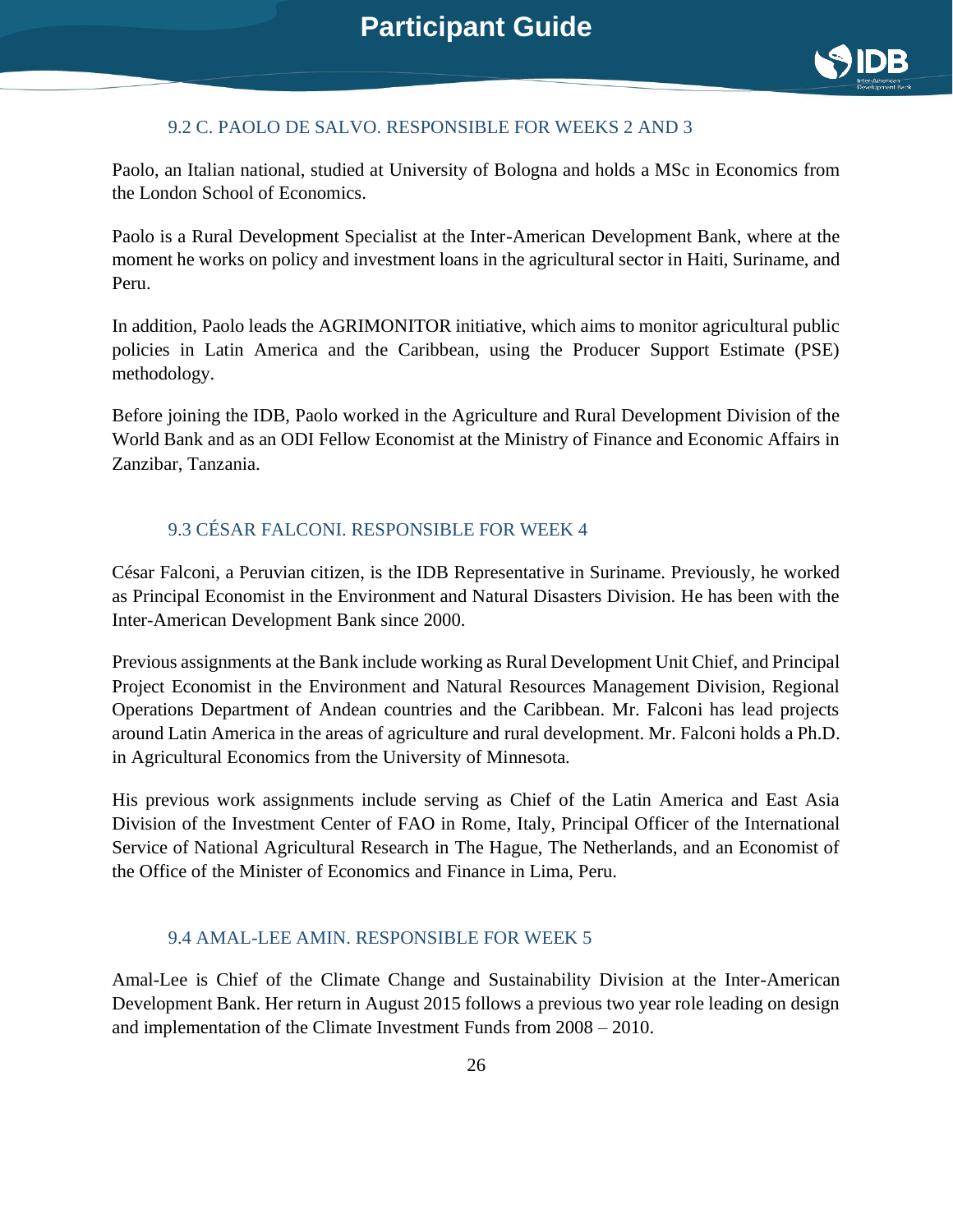

Having worked at the heart of the UK Government developing strategy and policy on climate change and sustainable energy between 2001-11 achievements include: design of a new Green Investment Bank; successfully engaging developing countries on the UK's G8 and EU Presidencies; leading EU negotiations under the UNFCCC and; development of high profile partnerships between the UK/EU and developing countries.

From 2011-2015 Amal-Lee was Associate Director at E3G leading a program on international climate finance within Africa, Asia and Latin America, including launch of a high-level dialogue on China's Green Finance Pathway to 2030.

International roles included member of the Private Sector Advisor Group to the Green Climate Fund; facilitator of OECD DAC task team on tracking environmental finance and advising the UNFCCC and private sector initiatives on climate finance.

Amal-Lee's PhD focused on policies and institutions for increasing private sector investment in renewable energy within developing countries, with case studies of India and South Africa.

#### 9.5 †TIMOTHY E. JOSLING. RESPONSIBLE FOR COURSE CONTENTS

Tim Josling was a Professor, Emeritus, at the (former) Food Research Institute at Stanford University; a Senior Fellow by courtesy at the Freeman Spogli Institute for International Studies; and a faculty member at FSI's Europe Center.

His research focuses on agricultural policy and food policy in industrialized nations; international trade in agricultural and food products; and the development of the multilateral trade regime.

Before working at Stanford in 1978 Josling taught at the London School of Economics and the University of Reading, England.

His academic background includes a B.Sc. in Agriculture from the University of London (Wye College), a M.Sc. in Agricultural Economics from the University of Guelph, Canada, and a Ph.D. in Agricultural Economics from Michigan State University.

Josling is a member of the International Policy Council on Food and Agricultural Trade and former Chair of the Executive Committee of the International Agricultural Trade Research Consortium. He holds a Visiting Professorship at the University of Kent, in the United Kingdom, and is a past President of the UK Agricultural Economics Association.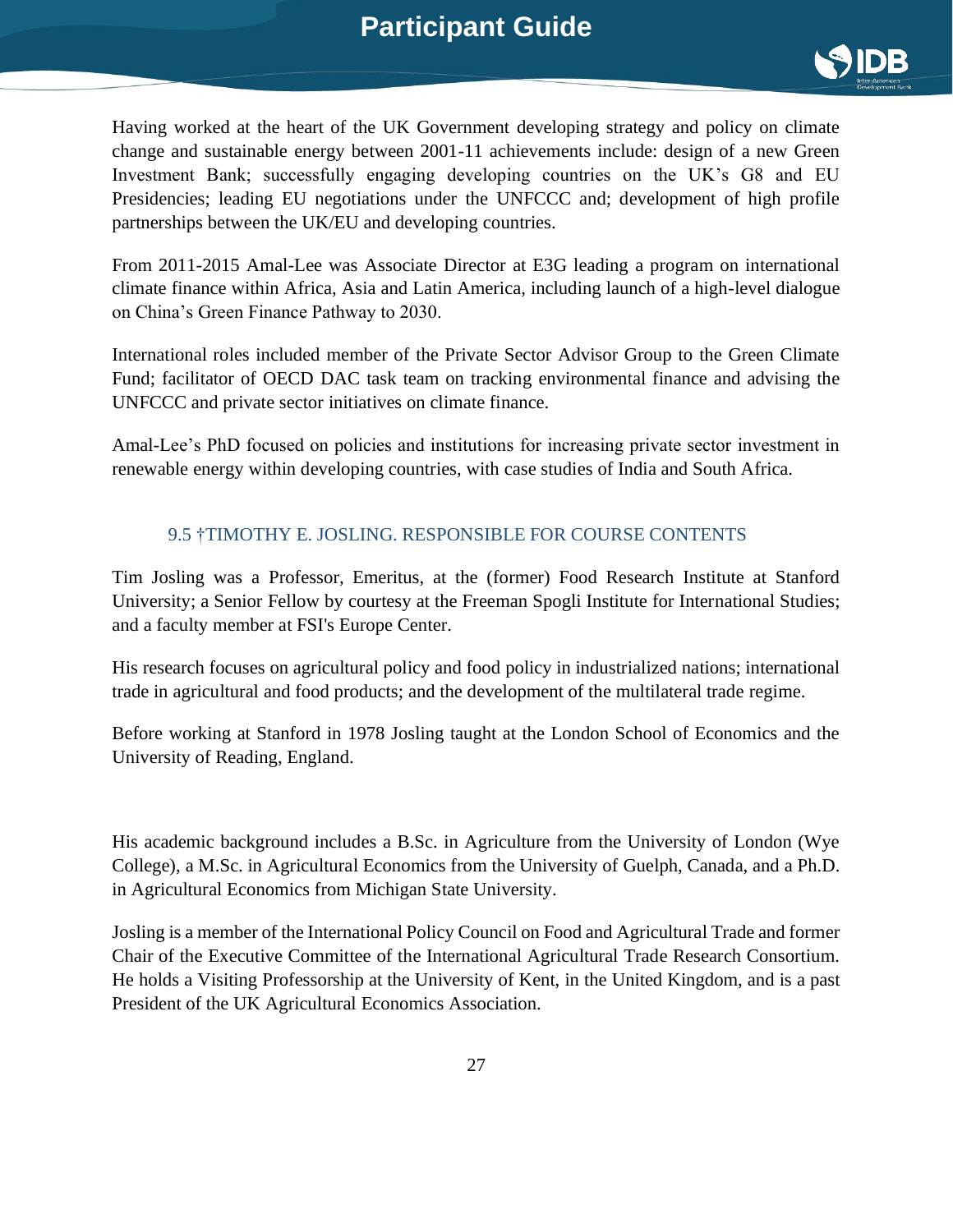

#### 9.6 RACHEL BOYCE. EXTERNAL EXPERT

Rachel Boyce is a Consultant in the Environment, Rural Development and Disaster Risk Management Division of the IDB where she works on Agricultural Policy Research and Analysis and coordinates the AGRIMONITOR Initiative which enables policy makers and policy analysts to track agricultural policies and to assess and measure the composition of the support to agriculture.

She previously worked in the Agriculture and Rural Development (LAC) Division of the World Bank where she started her work on Agricultural and Food Security in the region. She got her Master's Degree in International Relations at the University of the West Indies (Mona, Jamaica), where she focused on Economic Diversification in the Caribbean.

She also holds a Law degree from the University of London, where she focused her research on Property and Land Rights and a Bachelor's in International Relations. Barbadian born, Rachel is also a vegetarian which allows her passion for agriculture and rural development to transcend beyond its professional domain.

#### 9.7 JUAN JOSÉ EGAS. COLLABORATOR IN THE CURRENT COURSE ACTUALIZATION AND WINNER OF THE FIRST AGRIMONITOR CONTEST 2016

Juan José Egas is from Ecuador and holds a master's degree in Rural Development from Ghent University in Belgium. He won the competition related to AGRIMONITOR's first edition in Spanish, and this is why he works at the IDB today and joined the AGRIMONITOR team.

In addition, he has worked in areas of agricultural market research, agricultural policies, food security and reducing undernourishment.

#### 9.8 JAVIER MADRUGA - MODERATOR FOR THE GENERAL FORUM

He has worked as an International Trade Specialist in the Commercial Office of the Spanish Embassy in the United States. Where, he led commercial relations between Spain and the United States, including relations of Spanish companies with development banks located in Washington, D.C., mainly in the sectors of agriculture, environment and climate change.

Also, he has worked in the private sector as an International Marketing Policy Consultant. Javier has a master's degree in Business Management, with specialization in International Trade. Javier studied in Spain, the United States, and Denmark. He is passionate about agriculture and the environment, he seeks to contribute to projects related to climate change.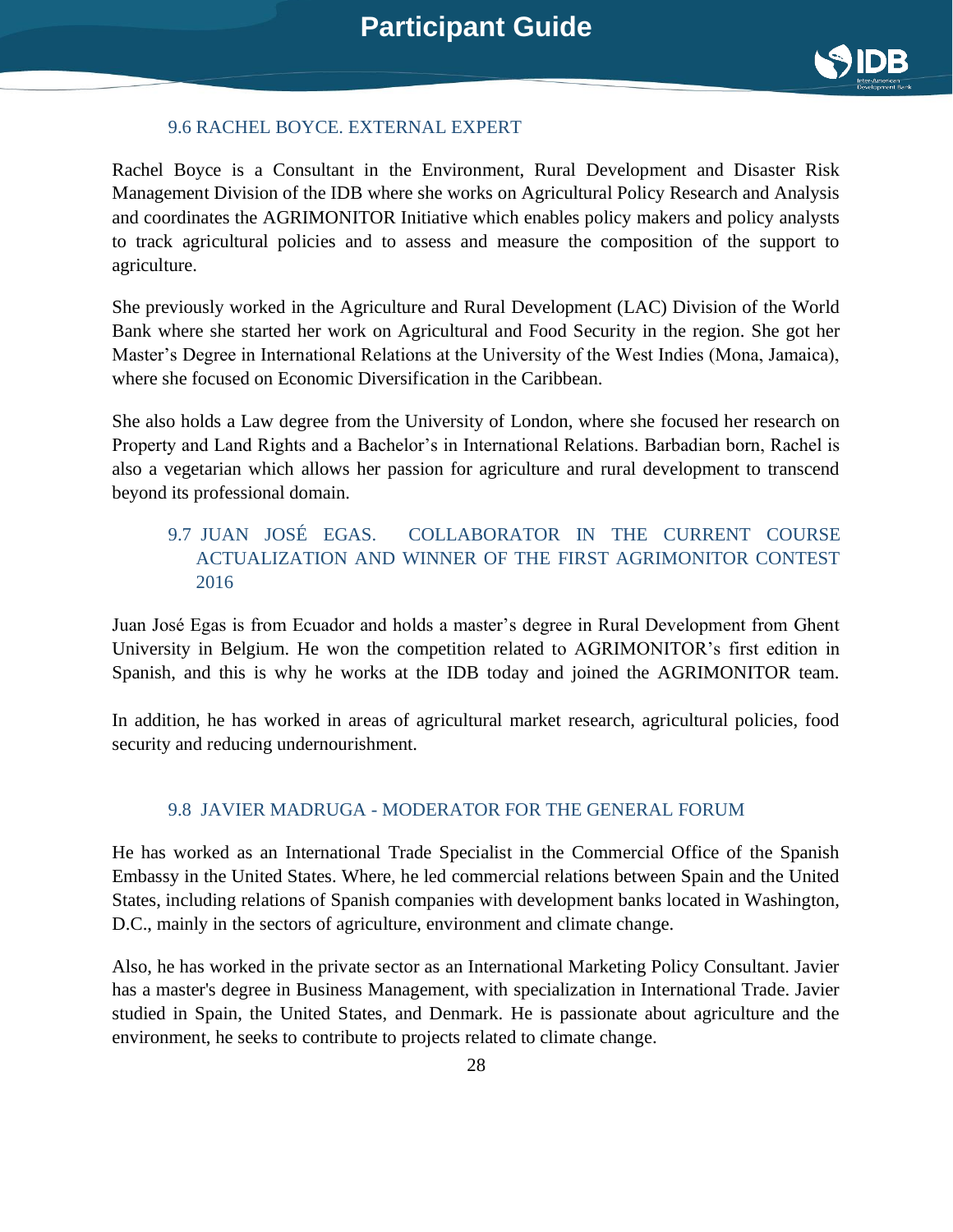<span id="page-28-1"></span>

#### 10. PARTICIPANT SUPPORT SERVICES

<span id="page-28-0"></span>As the course unfolds, the following services will be available:

#### 10.1 EDX HELP CENTER

In the edX Help Center, you will find answers to frequently asked questions about starting the course, basic edX information, certificates and other related topics.

#### <span id="page-28-2"></span>10.2 PARTICIPANT SUPPORT

In the ["Participant support](https://courses.edx.org/courses/course-v1:IDBx+IDB10-1x+1T2021/4f76d776771c4d1586bff4c5b2d517fd/)["](https://support.edx.org/hc/en-us/articles/206503858-How-do-I-verify-my-identity-) tab you will find a series of resources that you can use according to your needs:

- [General FAQ:](https://www.edx.org/edx-privacy-policy) here you will find answers to general course topics, such as deadlines or the format of assessment questionnaires.
- [Technical FAQ:](https://support.edx.org/hc/en-us/sections/115004173007-Upgrade-to-the-Verified-Track) here you will find answers to technical questions, such as the visualization of resources on computers or mobile devices.
- [Technical assistance form:](https://www.edx.org/es/course/demox-edx-demox-1-0) if you do not find an answer to your question in both pages bellow, at the top menu, in Participant support tab, you will find a form through which you can request personalized technical assistance. The response time is less than 24 hours from Monday to Friday and up to 48 hours on weekends.

#### <span id="page-28-3"></span>11. GENERAL POLICIES

#### <span id="page-28-4"></span>11.1 IDBX ACCESSIBILITY POLICY

Since we use the edX platform to deliver the course, we have adopted the edX [accessibility policy](https://courses.edx.org/asset-v1:IDBx+IDB10-1x+1T2021+type@asset+block@IDBx_Accesibility_Policy.pdf)[.](https://courses.edx.org/courses/course-v1:IDBx+IDB11.1x+1T2020/b1dcb50f6c4f4f5c93822ce12b502253/)

#### <span id="page-28-5"></span>11.2 ACADEMIC INTEGRITY POLICY

Since the edX platform is used to deliver the course, academic integrity issues are addressed through the [edX honor](https://courses.edx.org/courses/course-v1:IDBx+IDB10-1x+1T2021/47ce8fff0d6b4b2598faf2f4199daaf6/) [code.](https://courses.edx.org/asset-v1:IDBx+IDB11.1x+1T2020+type@asset+block@IDBx_Accesibility_Policy.pdf)